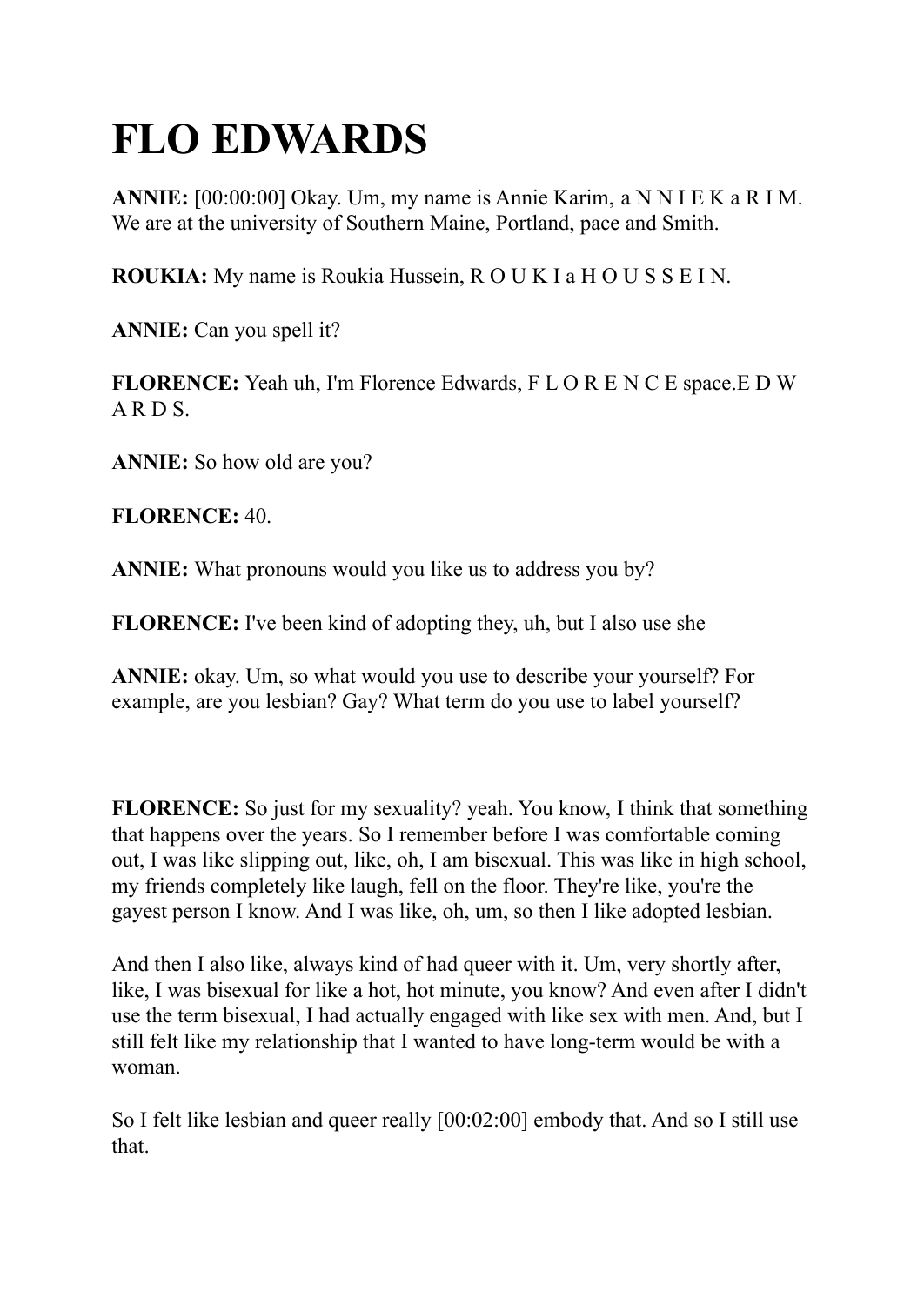**ANNIE:** It was more about like the emotional connection where your whole heart felt more comfortable.

**FLORENCE:** Yeah. Or just what I would lust after all not always the heart.

**ANNIE:** - laughter- yeah Women are pretty great.

Um, so where did you grow up?

**FLORENCE:** Um, so my folks, uh, we grew up in long island, why I grew up in long island. They were like the city. So when I say long, I mean, New York, we moved to Maine in 93. I was 12. Um, so I always think like, where are you? Like get your driver's license, your first one and lose your virginity is like where you're from, like saying he also, you say Maine.

**ANNIE:** Yeah. Okay. That's, that's a really good way to look at it. I won't lie. That's really good for an immigrant. That's like, okay. It makes sense. Um, so how was it

**FLORENCE:** being black in Maine?

Um, I think it's like being anything that is slightly like, are obviously other, so, um, but [00:03:00] overall I felt, I think I'm one of those people who I'm not gonna be bothered by other people's perceptions.

So, and I, I think I have that there was something where like, it's hard for me to make like eye contact and like a room full of people anyway. So I'm not really gonna like, look at people like that. Like I don't see everybody's face unless I, like, I actually know. I see your face in a crowd, but if I don't, then it's just like blurs of faces.

So I think for me it was there's challenges, but I feel like I would have had those challenges anywhere. Um, because anytime you want to like, get ahead and you need like a white man's approval. So like wherever you are in the United States, I feel like you're gonna like hit some roadblocks. Um, but yeah, so I think it was just, what was it like?

It was probably like, it would be anywhere else where, uh, people of color, the minority.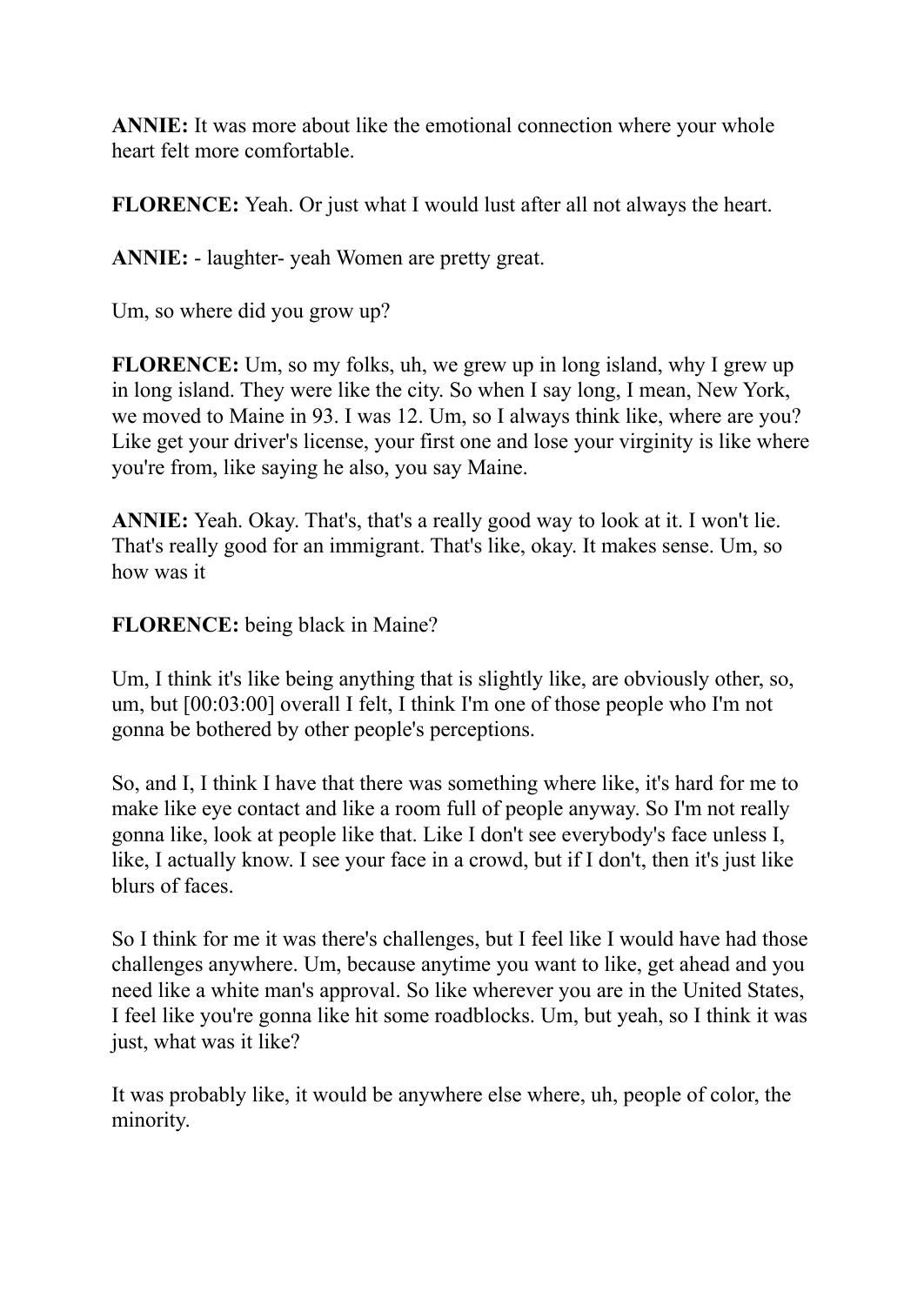**ANNIE:** So I have like, I'm really interested. Do you have like one moment [00:04:00] in your mind where like you felt like you were treated in a certain way or the experience went a certain way because you are black?

**FLORENCE:** Oh yeah. I could probably list a lot, but I really think about it.

And the first time I really remember I was actually in New York and maybe it was second grade. Maybe it was third grade, one of those years. And, uh, the gym teacher, white male, he like separated the teams into basically the black students and the white students. And I only really complained about it because we lost.

And then I like complained to my dad and I had like, meaning to talk to the principal. Like, I don't know, but I only really complained because we lost like one, I would have been completely fine with it, but for some reason I was like, wow, well we lost. And then I saw that we were divided in half by color.

So that was probably like the first real experience. Um, and though when we came to Maine, [00:05:00] um, I was at king middle school, so I did a year at Lincoln and then I did a year at king and at king, well, I guess in Lincoln, So I had like this rolling stone and I'm really going to expose myself. So Janet Jackson was this amazing album where the single that she led with was a Joni Mitchell, like cover and remake.

And so she was on the cover and her husband at the time, which we didn't know, um, was holding, like covering her breast, but he thought it was pornography and wanting to take my rolling stone. And I was just like, no, is this the rolling stone magazine? This is not pornography. So you're not taking my magazine.

And so I don't know if he would have done that if I was anything else, but who I was,

**ANNIE:** wait, I'm sorry. Who was this?

**FLORENCE:** That, that this team. It was a English teacher. Mr. Dyer.

**ANNIE:** Oh my goodness [00:06:00] okay.

**FLORENCE:** Yeah, but that was at Lincoln. And then at king, I wrote this fictional like story. Cause we had to write a fictional story. Happened to just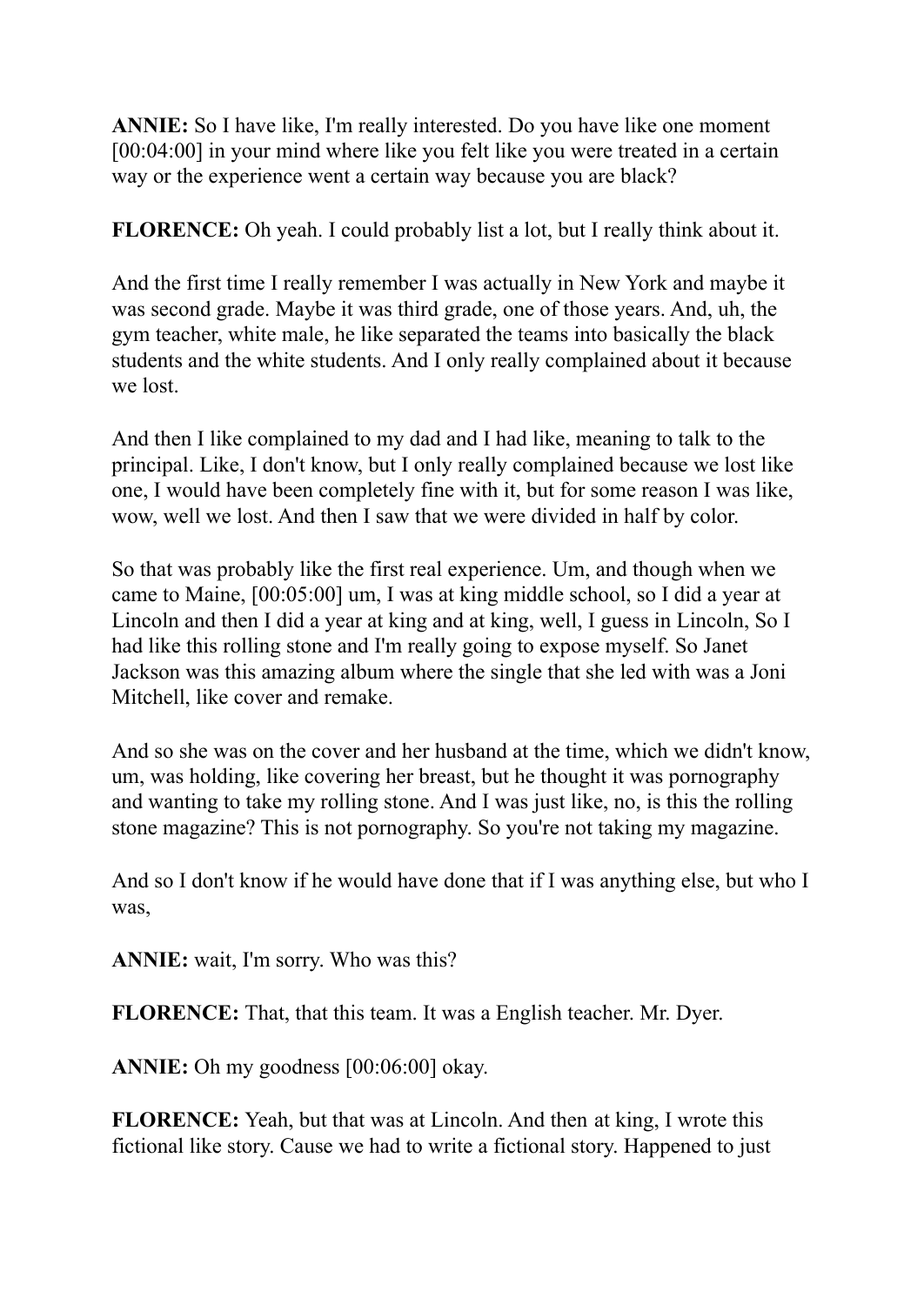read the story about, want to say it was like maybe a south central base growing up in the hood kind of story. And so I wanted to like emulate that in my story.

And then during parent teacher conference, they were like, oh, you guys must have had like the worst like upbringing. It must've been so great that you moved to Maine. And so they thought that I was writing a true story.

yeah.

**ANNIE:** But like to think about it, like, why would you assume that this is based on my life event,

right yeah. Yeah. So, um, so our, we already answered that, um, about your challenges. Um, so let's get into education. Where did you attend? Middle and high school?

**FLORENCE:** So Lincoln was like seventh grade king was eighth grade [00:07:00] and then high school was Portland high.

But before I started Portland high, I wanted to my parents. Wouldn't why didn't want my parents went me in the AP, math lineup so I had to do, um, a semester of math, summer math course at Waynflete. And that was like the best math class I've ever had in my life.

**ANNIE:** Laughs

**FLORENCE:** Say that you ended up, um, so I did a summer math class there and then Portland high.

**ANNIE:** So during that time during linking chain Portland high, did you identify as a queer lesbian or, bi?

You sort

**FLORENCE:** of, so that's where I like became of age in that way. So like I had like a moment where I thought I was bisexual. Um, and what I realized now is that if I like the guy was because I was like, oh, I wanted, I want to wear those pants.

Like, oh, I like that. Yeah. Those sunglasses that's me. Like, it was more of be like that. [00:08:00] Yeah. Like I wonder like emulate or embody part of my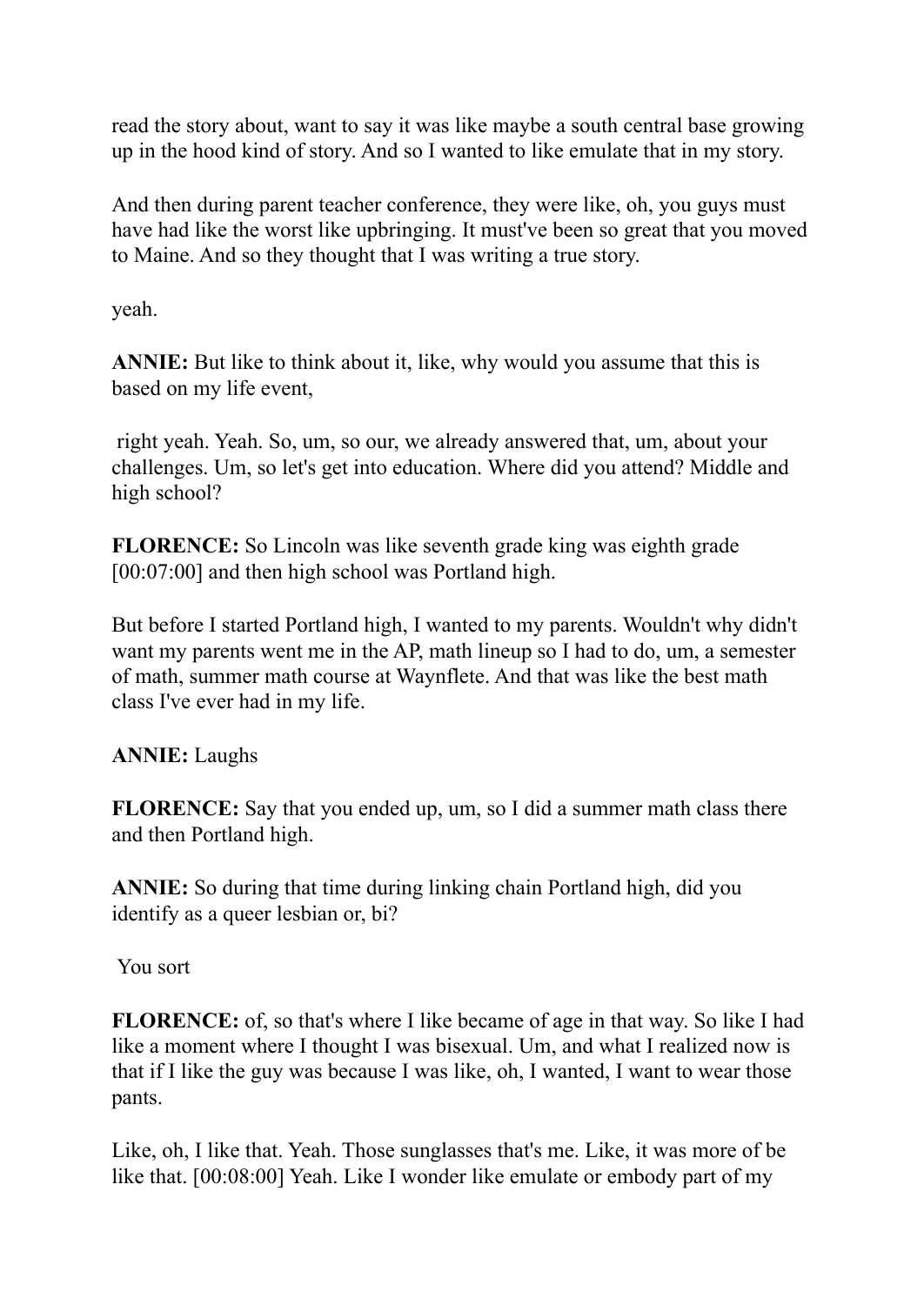swag. And I didn't realize that even sometimes before. 'cause I don't like other like masculine prevent, uh, presenting women. Um, not sexually, like they're cool to hang with.

I want to be like, Hey, let's like, no, no,

**ANNIE:** it's weird to you

**FLORENCE:** but, and so if I ever like found myself attracted to them, I was like, oh, I just want to, like, I just want what they have to be part of what I am.

So like, tell me your secrets. Tell me how you do it.

like where do you shop?

**ANNIE:** laughter

**ROUKIA:** laughter

**ANNIE:** You, so you'd already been out at that time or you were trying to understand yourself.

**FLORENCE:** Yeah. I came out first in like school, so I feel like everybody at school knew I was queer. And then I came out to my parents like senior year and I had gotten in trouble because I was skipping a lot of. Just for fun. So, and [00:09:00] then, yeah, and I was forging. Okay. So I was forging these letters of like visiting schools, where my excuses, they were really good for.

Okay. They were pretty good and they were so good that when, um, like I brought my down to the principal office and they're like, Hey. And I was like, well, how did you know? I just want to know, because like I spent time like crafting these letters. So how did you know? And they're like, oh, this like, ah, I was like, it was like the tiniest little thing.

Okay. Right. So I, I think if I wasn't like a straight and narrow person or through my adult, young adult years, I would have definitely done forgery my path to crime. Like I was so drunk.

at least you're good at it, you can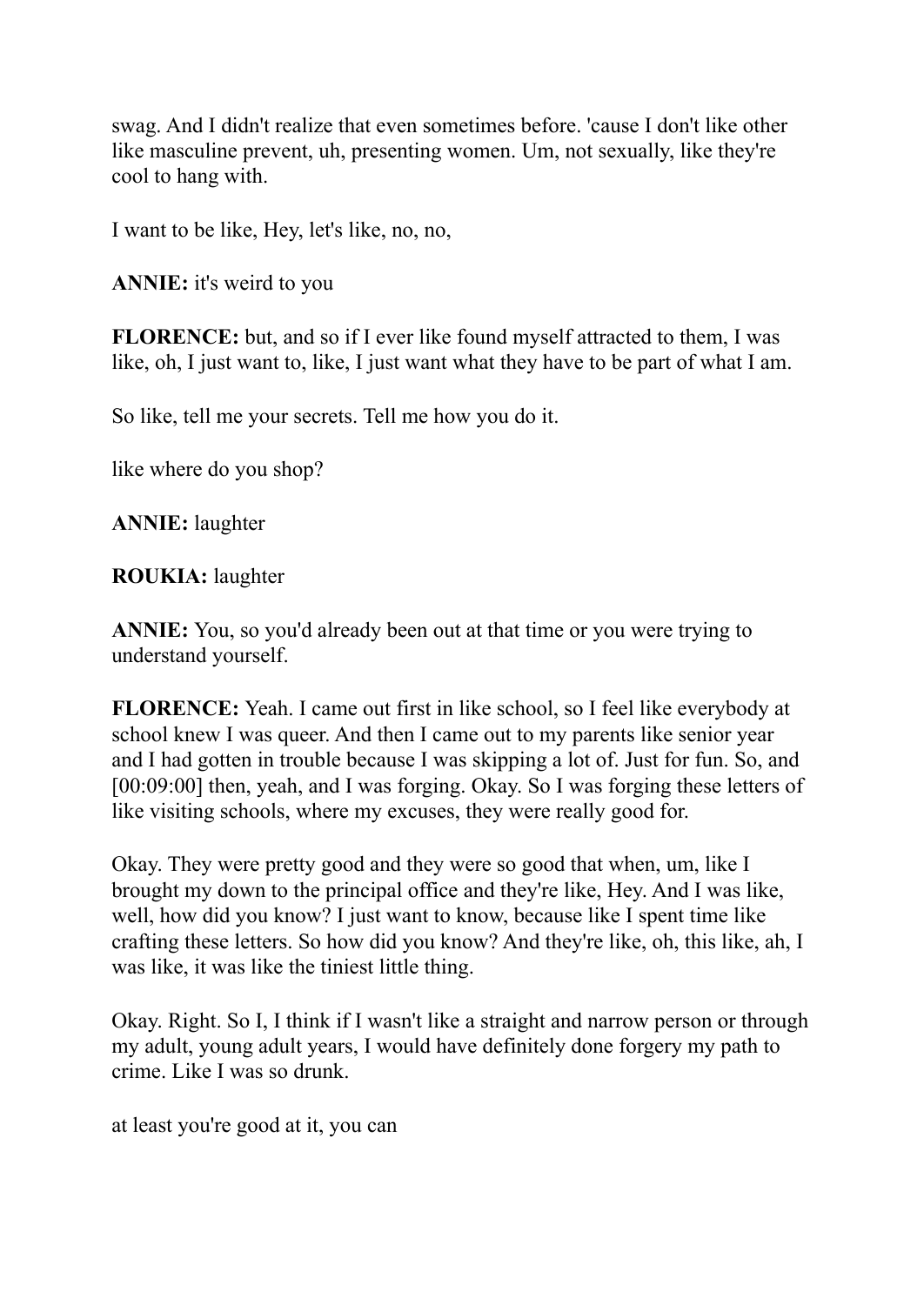**ANNIE:** do it if being a dentist doesn't ever work out, you know, you always got a plan.

**FLORENCE:** Right.

**ANNIE:** Um, so while you're trying to understand yourself during that time high school and, you know, pretty tough time for a person to  $[00:10:00]$ understand themselves or figure themselves out, were there people around you that were out that were out queer?

**FLORENCE:** There was one person. Um, and I can't, I don't know. I can't remember what, like her title was like what her label she chose. I want to say it was bisexual, but you know, don't qoute me, I don't really remember how, um, but yeah, and she, we weren't at any of the same classes, but we had a study hall together. And that ended up being my girlfriend for a little bit, so, yeah.

**ANNIE:** Crazy, crazy, crazy world .So, um, were there any like, uh, gay, straight Alliance groups or any sort of similar groups going on at your school during that?

**FLORENCE:** Not at the school, but I think I saw a flyer or maybe one of the counselors that, cause I would like chat with the counselors because it was better sometimes than being in an actual classroom.[00:11:00]

And not that they were always helpful, but

**ANNIE:** definitely not just for the chat.

**FLORENCE:** Yeah. Just for the chat. And um, so either I saw a flyer or maybe a counselor mentioned Portland outright. And so, and this is when they were at what I call the cinnamon building, but there's a, I can't think of the intersection because the streets kinda changed names shortly there, but it's right by, I think there's an Indian restaurant on the first floor.

And then if you cross the street, there's a Japanese sushi place that has a really nice outdoor garden, but I always forget the name of them. And I think they do a hibachi, but I'm not sure, but yeah. So, but there's cinnamon. That's like painted on the building from like, I don't know, a hundred years ago. So I always just called it the cinnamon building.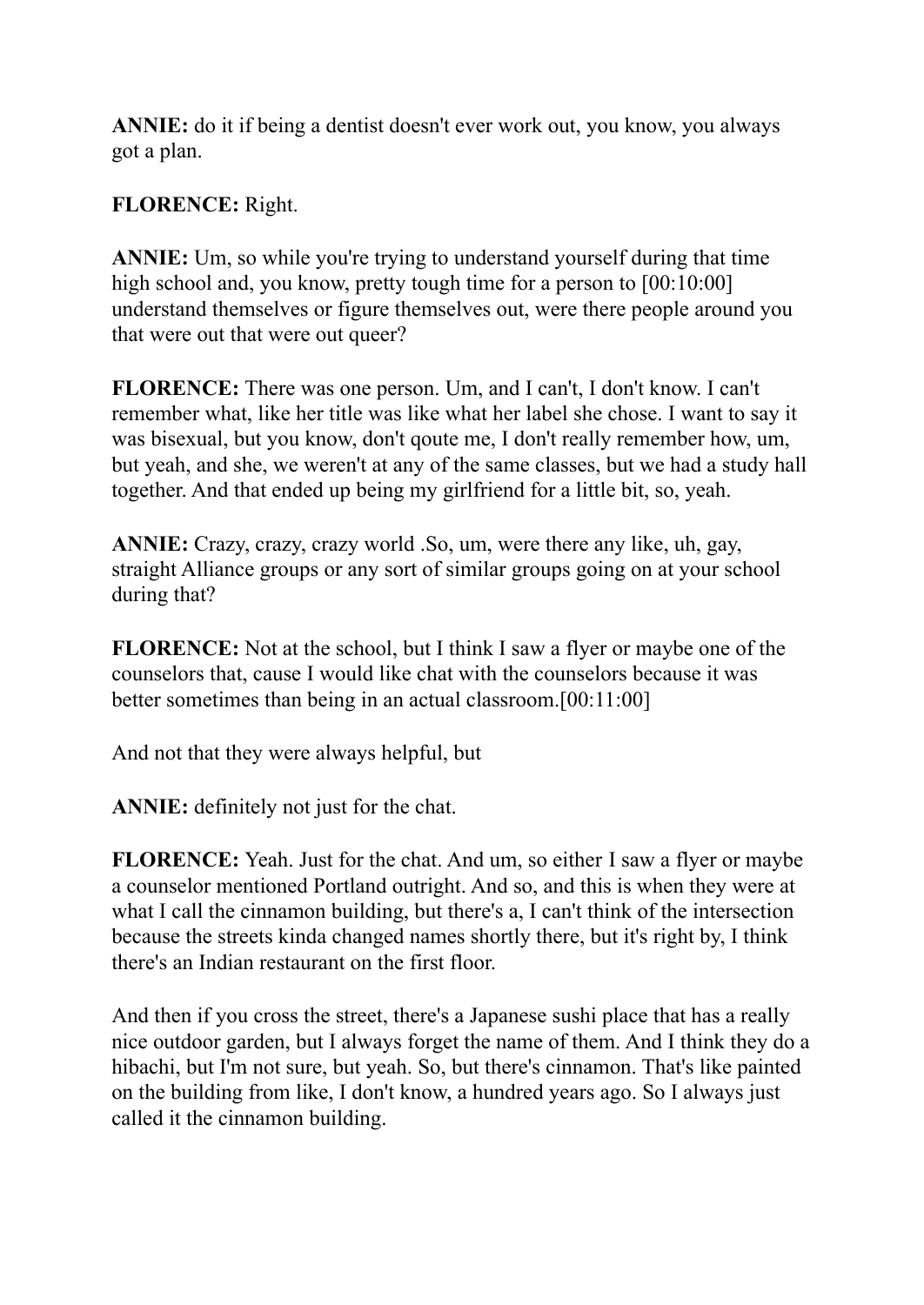**ANNIE:** And did you ever take any sort of like activity? Did you ever go to a meeting with Portland?

**FLORENCE:** Oh my God. Yeah, I did. I, there was like, there was [00:12:00] Tuesdays like drop in and then there was like, I called it like the therapy session and the basically, so you could drop it and not talk about anything and just like, hang out.

And then, then people who would like smoke cigarettes would be smoking outside. And that's where all the cool kids were. But then there was other, I think that was on Friday nights where you get like, or my, I might have a reversed. So like the therapy session was like Tuesday and then like the hangout was like Friday night.

So I usually went twice a week when I start. But the therapy session I started to skip because it was just like, you know, there's a lot of kids who were being kicked out of their house or were homeless, um, or just like in very abusive, traumatic situations and people being sad and makes me uncomfortable. So, yeah.

**ANNIE:** Completely understandable. Um, so yeah, you definitely- did that make you like going to, um, [00:13:00] probably not rights that make you feel more included, more part of like a community.

**FLORENCE:** Yeah. You know, I have a friend that we met while I was at Lincoln and she was at Moore and actually I just had her over for Thanksgiving.

So we've been friends for 28 fucking years and, uh, yeah, so she's real cool -straight. And, and, um, so how was I getting there for me? I don't know how it was bringing her in, but, uh, what was your question

**ANNIE:** about, um, creating a community?

**FLORENCE:** So she will tell you that I was just like the angriest teenager ever.

You're happy now. Like, I'm so thankful, but like you were angry all the time. So apparently I was very angry all the time, but outright, I didn't feel like I was angry. Like I actually was, if there was like a cool crowd, I kind of fit into it. And then I also started a [00:14:00] WMPG. I did their blunt when I was in high school too, but I think I started Portland outright before I started Blunt.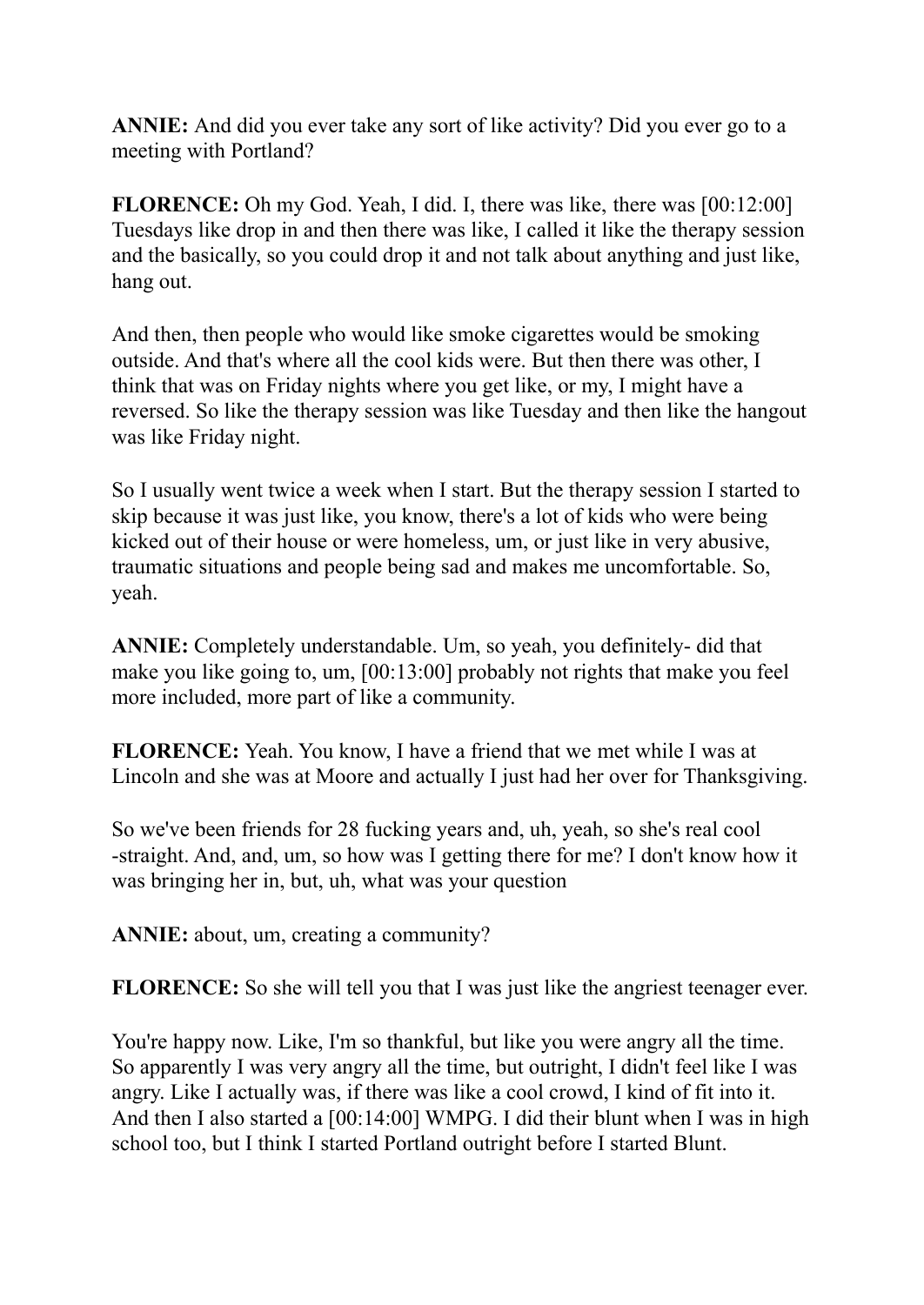#### **ANNIE:** You started WMPG that far back?

#### **FLORENCE:** Hmm

#### **ANNIE:** That's amazing.

Cause I want up on there and I like saw your whole little bit. It's awesome. It's really cool. So, um, where did you, where did you, where did your education go from there? Where did you attend college?

**FLORENCE:** Yeah, um, I went to lake forest college and that is in a Chicago suburb.

Um, it's in lake forest and it's about a half an hour by train or, uh, Chicago. Um, so I did that for four years. I majored in biology and economics with a minor in classical studies. And then I wasn't really sure what I wanted to do. I did a, the pre, the pre med sequence is also the pre [00:15:00] dental sequence at that school.

And I think it's probably at most school. So I did that, those courses as well. Um, and then I was, I was thinking about dentistry. So I did shadow, um, the, my parents periodontist for a minute and. I was like, and I got a reference letter, but I wasn't sure if I was just doing that because my parents wanted me to do it.

But then when I got out of school and I got like a regular job and basically it wasn't a really good job market. I can't remember what happened. I think the war started the, um, the gulf war part two was happening. Um, and so, so for about a year I worked and then I studied for the dental admissions test.

And I also started to prepare for the military because I was like, well, this isn't really what's happening. Like Maine kind of sucks of course of back here now. But [00:16:00] like, I was like, oh man, sucks. I should leave again. And so, and I didn't think I was going to get into a dental school cause like I'm I'm okay. Smart. You know, like. I had that like, oh, you know, I need to be here. Okay. I'm mean, I feel like half of life is just to like show up, get some stuff done. Um, so I took that test and then I also took tests for the military. And then I did the interviews and I went to Howard for the interview and I was like, oh, this is where I need to be.

So Howard is like historical black college university. And actually, I didn't even know the HBCU was a thing until I was already in the classes and somebody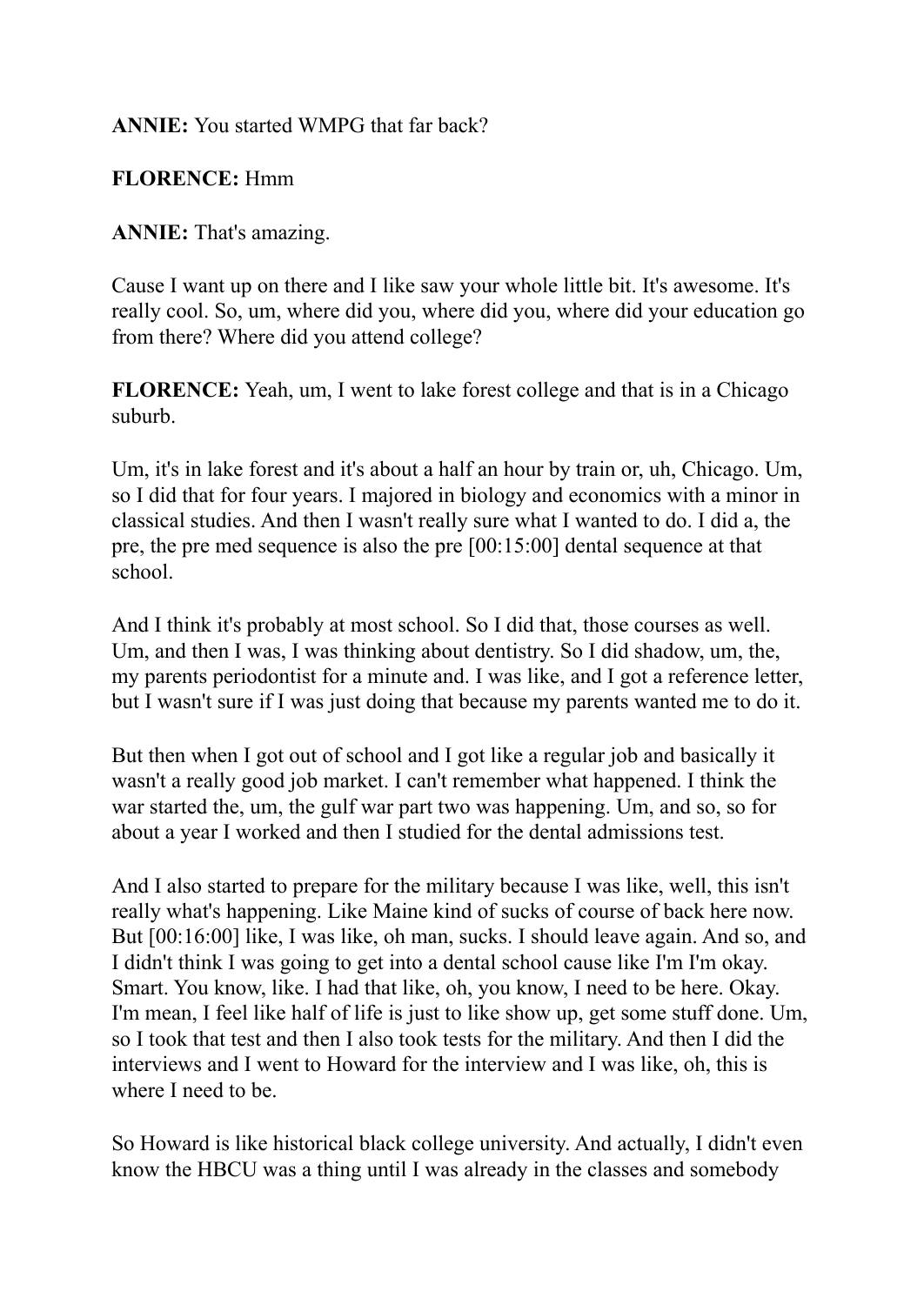said it and I was hanging out and I was like, what, what is an HBCU? You're from maine huh.

**ROUKIA:** They are like "youre in it".

**FLORENCE:** And I don't know what HBCU is. Like, you're in one right now.

I was like, oh, okay. And so, so I did Howard for almost five years. I didn't finish right away. Cause you have to [00:17:00] like finish your clinicals. And I didn't finish my clinicals and my dad actually died in 2010. And so he had ALS and, um, you know, it's just, I just wanted to spend that time, like it started to deteriorate really fast for him.

And, uh, so it took a little longer. Um, but those are, that's where I went. Oh, you know, I actually, I went to UNE, so yes. So for sure. All right. So I did lake forest college 99 to 2003 and to keep the student loan. And I didn't even have, I had like maybe 20 K of student loan debt. Like I did pretty good with that.

Um, considering I didn't have a full scholarship anywhere. Um, I was not that good at field hockey to get a scholarship.

And so I did you and either teachers or certificate for, I guess, 18 months or so. And while I was finishing up that certificate, I was like, and I actually taught at Bonny [00:18:00] Eagle high school for a semester, man. I did not like teaching high school. I was probably like the thinnest I've ever been teaching high school there. I was just real, like stressed out. Um, so I was like this, isn't it like? So I quit that. And for me to not like, be like eating regularly, like that, that this wasn't my deal. Then I went to dental school and did that.

And I finished technically on paper. I was right in 2009, but actually didn't finish until 2010, but my degree says 2009 and I like, they didn't change. It was like, they just had it in a safe, like they knew you were going to come back and do it.

**ANNIE:** oH, wow. So teaching just wasn't it for you.

No, but I

**FLORENCE:** chose that path because I was like, well, I like weekends off.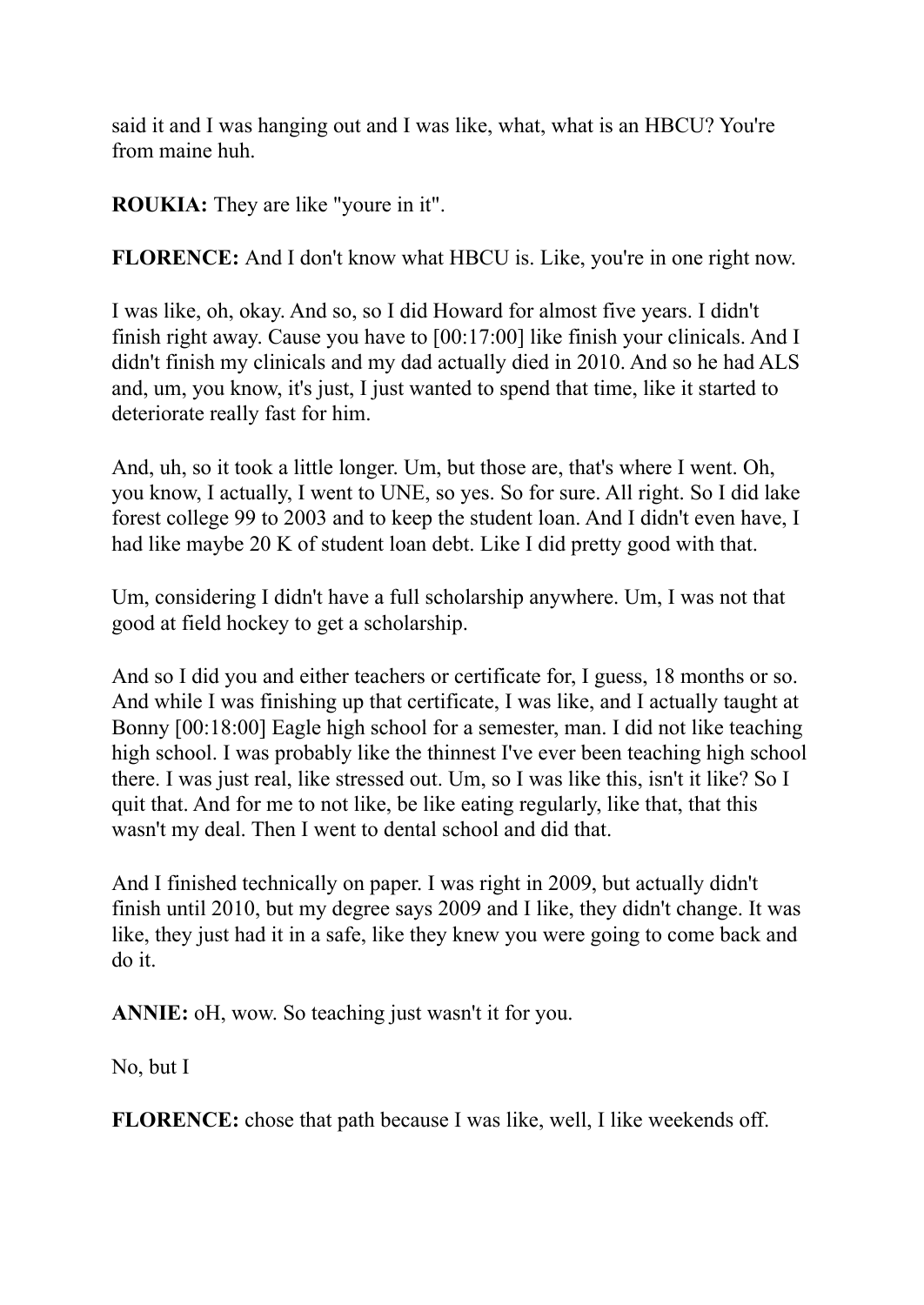i like holidays off, i like the summer off. I think this is what I should do. Yeah.

**ANNIE:** That's literally why I looked into it. Um, [00:19:00] so at like, uh, what was the first call that you went to? I'm sorry,

**FLORENCE:** lake forest.

**ANNIE:** Lake forest. So at lake forest and, uh, une and I mean, you, and he was only like 18 months, but, and Howard, did you, or were you a part of any LGTBQ club, any sort of Alliance, anything like that?

**FLORENCE:** Um, I think, like I said, I wasn't very smart, but, uh, but I show up, but I, I, um, I was busy, like I had to like actually study and, and then I also had the party, so like, and I think I went to like one sort of like, it seemed like they didn't, they had like an Alliance at that undergrad. I don't really remember.

But they did have like a theater program and I'm not a theater person. Yeah. Yeah. I dunno. Like, I,

**ANNIE:** I don't like, yeah, the theater, I mean, it's theater, but like, it's got to be like an, alliance and like, you know, that would have been nice. So you already told us that you [00:20:00] what you studied. Um, did your, so while you were in school, I feel like --were your teachers able to give you a provide to the history of queer people?

Like while you were going to, um, forced like, or, uh, Howard, where it was about a talk? No,?

It wasn't mean why would they come up in biology? Why would they come up with like, any,

**ROUKIA:** did you take classes that like focus on-

**FLORENCE:** no, every class I took in undergrad, either it was from my biology. My economics major or my minor in classical studies.

It's not something that I can write down on paper. I never took, I was one of the, I'm probably like the only black person that I know who went to college who didn't pay like a black history course ever. Like I have no idea. And I'm a little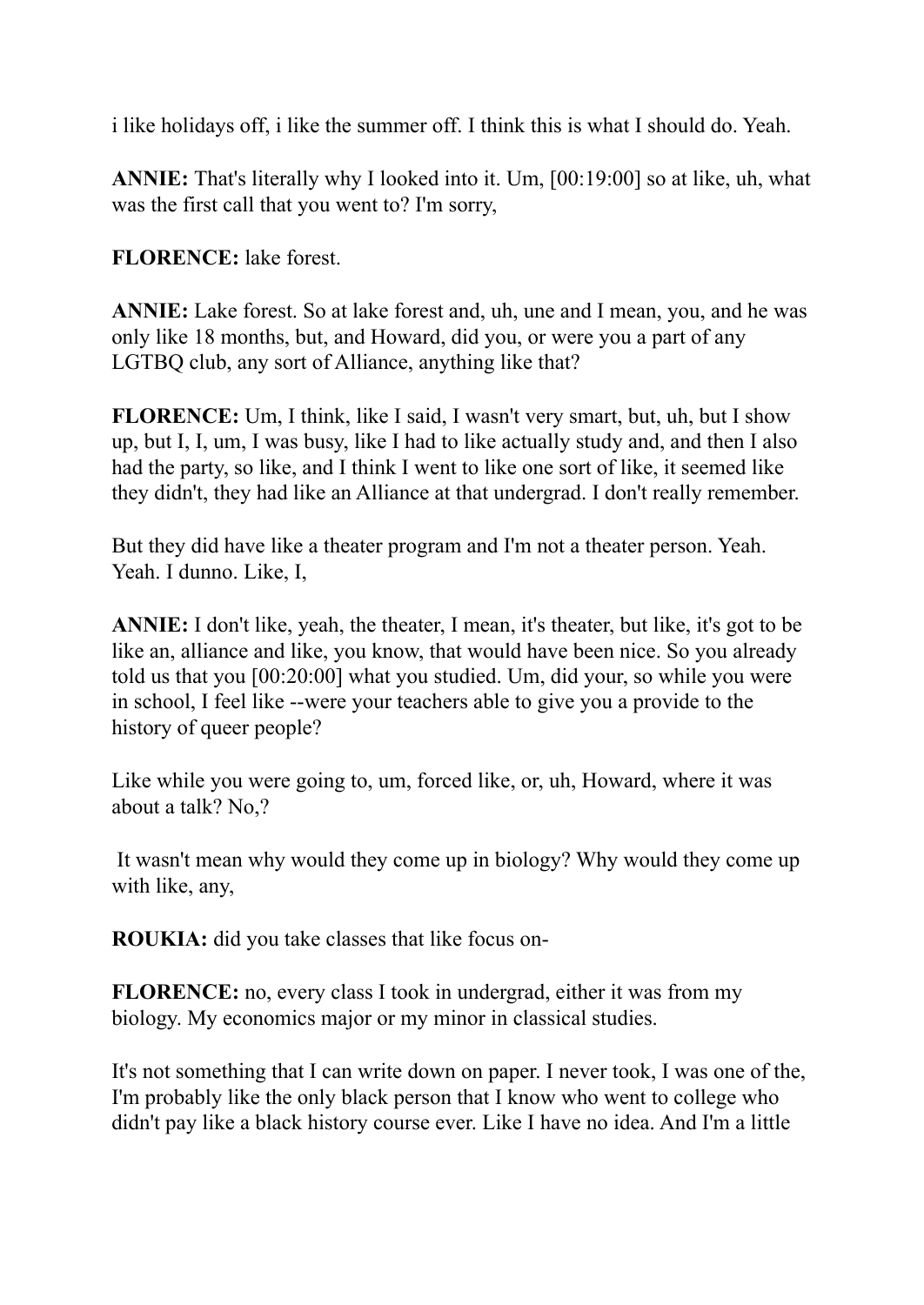like ashamed of [00:21:00] that sometimes, but then I'm not because I'm like, well, what are you doing with that?

I mean, it's nice for conversation, but I feel like,

**ANNIE:** why are you expected to do it?

**FLORENCE:** Yeah. Like, pardon me like even now, like I don't, I hardly read books that are fiction. I only read things that are historical or like, or based in biology. Like I like to like have actual facts and expand your, your own stuff.

**ANNIE:** Like sort of knowledge. It doesn't have to be now. So I totally get that. Um, so you said that you decided to look into the army after your undergrad. How was your eye so interesting. How was your experience as a black woman in the military?

**FLORENCE:** It actually kind of sucked in a lot of ways. Um, so my dad was, uh, basically what did he do? So he was in Vietnam. He wasn't drafted. He actually like signed up for it. He did Navy did Marines, then he did army. And then he like finished out neither the [00:22:00] coast guard or the reserve army reserves.

He actually, I think he did both. And the only thing he didn't do was the air force. Yeah. So he was like, I basically took a hunting class so that I could hang out with him and like go hunt with him. I, I eat meat. Yes. But like, I do not care about sitting out and being cold. And then shotting something like, I could give two shits about that, but I liked hanging out with them and it's easier for like a young person to learn a new trick than it is for somebody older to be like, oh, we're going to do.

I don't know what young people do. So, um, so not having him in the army or for my army experience, I think was challenging. Um, and then it was also during, I served during don't ask don't tell, and then when it was repealed and, um, and I had a living girlfriend with me at the time. Um, so it was really like, I had never  $[00:23:00]$  actually been a closeted person.

Like I had been a person who didn't know, I was like so queer. I was like, you know what I mean? But oh, not everybody looks at girls and thinks these things.

**A&R:** Laughter.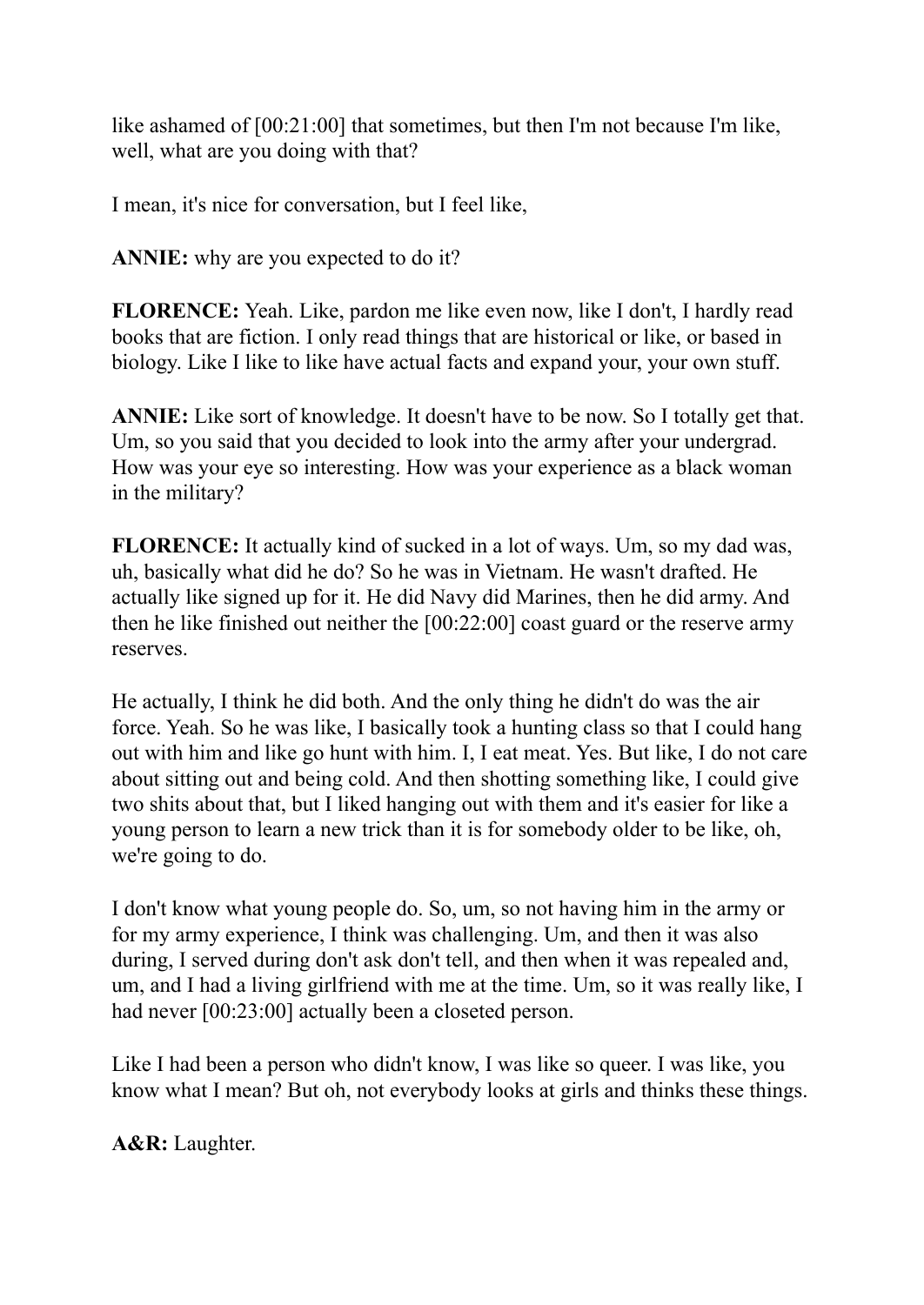**FLORENCE:** Um, so that was like, I just, it was, I was closeted and then was uncomfortable being closeted. Uh, and cause I feel like I didn't know what I would say that would let people know this thing. And of course, if you're a woman, most people get treated more harshly for. Being closeted in the military are always the women.

And then if you're a black on top of it, it's probably even worse, but actually they don't really want white women to have short hair in the army. Like it's part of their regulations for like your physical appearance. And so if, depending on where your station, they can really give you a hard time if your hair is too short in the army.

**ROUKIA:** even in the army?

**FLORENCE:** Yeah. Yeah. So they probably [00:24:00] ease up on it now, but before like you really, if you were a white woman that was really hard for you to have a short, really, really short haircut and not be like, I have a husband. So like, then it really signaled you out.

**ANNIE:** No, for sure. Yeah. Wow.

**ROUKIA:** Do you think like you were not, were closeted out of choice or because you,

**ANNIE:** You literally had to be.

**FLORENCE:** Well, I had to be, yeah. Like

**ROUKIA:** there was no other way?

**ANNIE:** Wow. Um, You didn't have anybody in your unit that knew who you are, who you really were or what your life was like outside of the army. So wow. Did that - sorry go ahead

yeah, but then,

**FLORENCE:** uh, but then it was repealed. So then I felt more comfortable. But then I also, where I was stationed, like there just, I was a dentist when I was in the army, so I was a captain, so I was an officer and there you're not allowed to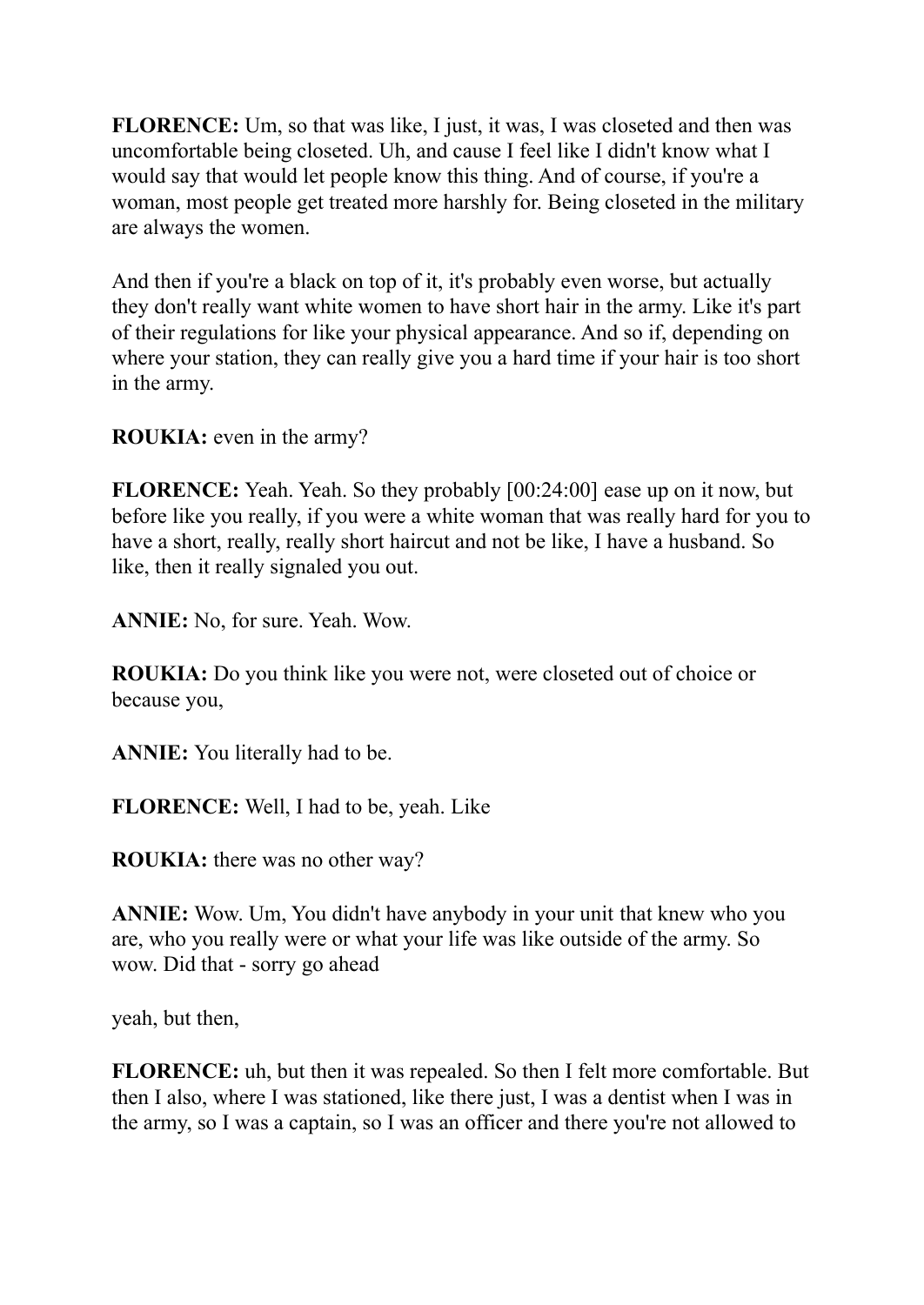fraternize, so [00:25:00] you're not supposed to hang out with people who aren't officers basically.

And where I was, the only people of color in my unit were not officers. So it was also kind of like, oh, well not only even when I was able to be out, I do that. But then I wasn't really supposed to hang out with people who look like me. They weren't my rank. So these are the people that you're around all the time.

I mean, you're with patients too, but. These are, it's easier to, you know, make friends with people that you're working with. So,

**ANNIE:** so, I mean, I guess I don't want to assume, but it's kind of safe to say they'd cause problems for you being queer in the army because of don't ask, don't tell even after it sounds like there was some sort of like an underlying issue.

**FLORENCE:** Well, I'm intersectional just in my existence. So if my queerness doesn't bother you, then race is going to bother you. So yeah.[00:26:00]

**ANNIE:** Is that, how did that shape your experience as a person now? Or do you think it shaped your experience as a person now?

**FLORENCE:** Yeah. You know, part of me, sometimes I feel like some people are real soft and they let certain things get to them or they let certain things keep them from achieving what they need to achieve. And as Beyonce would say the best revenge is your paper. Like, if you can't eat, then you just ruined yourself. Right. And I always feel like if I can crack a joke and I have a nice smile, so really mass I've been like, oh, I can't like smile my way out of something. But at work, I actually have a picture of my face that I'm smiling.

hahaha I saw it it's

#### **ANNIE:** online.

**FLORENCE:** so it makes you, I think it can make you tougher if you are able to succeed ways that are valuable [00:27:00] to you. Like whatever success is for you. And if you feel like you've achieved those things, then sometimes you look at other people and you're like, I don't, you can't whine about this. If you're going to cry, go in the bathroom.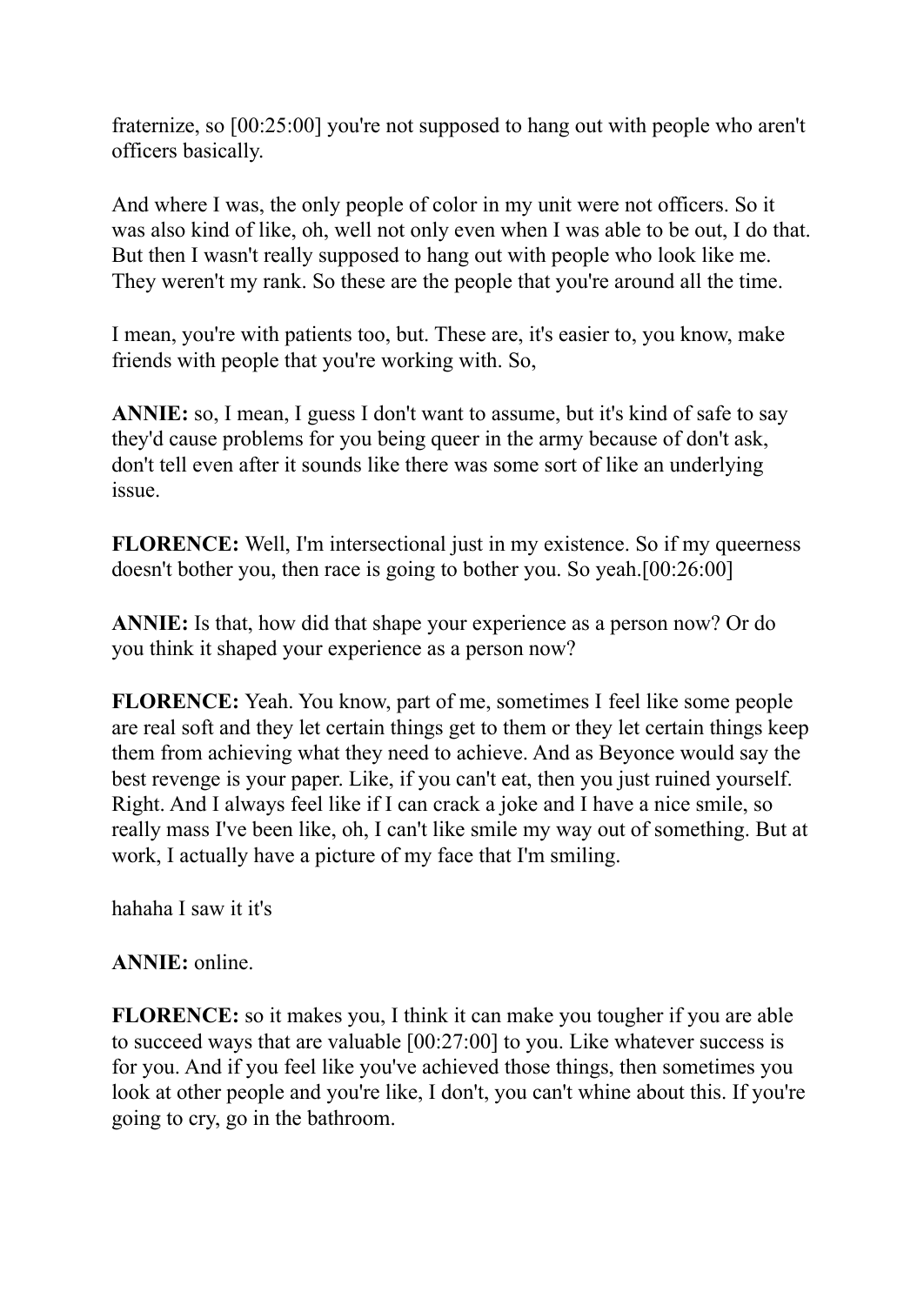Nobody wants to hear that. Yeah. So it makes me, um, slightly desensitized, but, but I see that somebody is having a struggle and I would give them tips, but I don't like cry babys. Like, I don't have time for that. No,

**ANNIE:** no, that's fine. You seem like a very busy person. I don't think you would, honestly, you have some, like you have a lot going on.

## **FLORENCE:** Right.

**ANNIE:** Isn't that? Um, so your favorite had mentioned something about DC. So when, and why does DC fit into your life?

**FLORENCE:** Howard is in DC. So that was great. And that's where I learned a little, like, so that's when you learn that like main meters have gotten better. And I don't know if it's because more of new Yorkers and Massachusetts people are here, but Mainers still, you still see them. Like they don't put clothes on. Like they, [00:28:00] they, they just don't wear clothes.

**ANNIE:** Like during the winter, like in general?

**FLORENCE:** In general. Yeah. Like they just like, I, I have even somebody I work with now, she like comes to work in her slippers and then we changed it and I'm just like, girl, like. How are you going to meet somebody just in your slippers?

**A&R:** -Laughter.-

**FLORENCE:** And you're not, I don't know, anyways, the grocery store on the way home or etsomething, you know, it's like, I don't get it. Um, so in DC I definitely felt like fashion was everything. And I remember I had this one patient she was at, so we get a lot of the undergrads as our patients too, but we also get the community. They have a really nice program for people who are HIV positive or have aids where they get like really good healthcare and free stuff. So, um, we, you get a lot of those patients as well. And then they have a night clinic where it's mostly like Hispanic people and I don't really speak in Spanish. Dolor is Pain. [00:29:00] And, um, so in DC I learned like how to put some better clothes together. Like I didn't really learn that when I was an undergrad. Like, I don't know if I, I just didn't process in DC. I definitely understood that. And I had just gotten rid of my, um, my locks, but everybody, a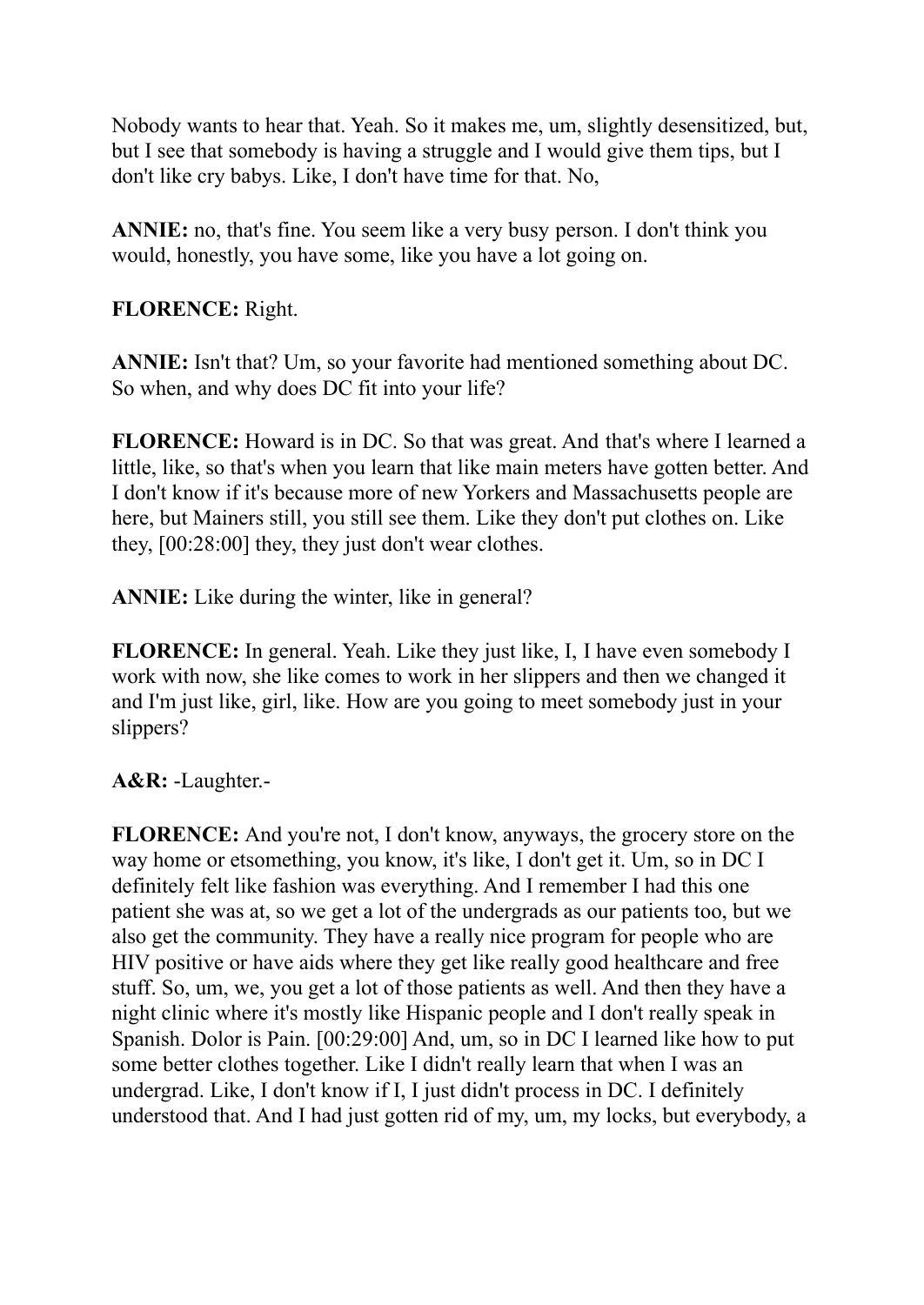lot of white people in DC have blocks, especially like the, the, the, butchier version or stud or whatever, masculine presenting version of queercwomen.

A lot of them had locks. So I was kind of happy. I didn't have logs so that I didn't just blend in. Like, I don't want to like, look like everybody else all the time. Um, so that was interesting. And I wanted a lot more about being like a person of color and being queer, because that was probably always my thing.

I just felt like I didn't really fit in with white queer people. And that, that sounds weird. Like, I don't want to get white queer [00:30:00] friends or whatever, but I felt like that was like an opportunity to, cause I went to like a, all, they have a chocolate city pride, um,

-Laughter-

that was, uh, quite, quite an experience.

That was great. So that definitely helped me understand and navigate some of those social and unspoken boundaries because it was really easy for me to like aughterpick up a white girl, but I had to like learn how to like pick up black girls. So that was, that's what I got out of DC.

**ANNIE:** Can you, can you tell me the difference between the two, like as a, like, as a queer person? I do understand. I completely understand what you're saying, but like what, what, what, what was it the difference that you see. Between being around white people, white queer women versus being around queer black women.

**FLORENCE:** Well, like the hippie version [00:31:00] is different, so they are definitely more into, um, Egyptian or Ethiopian or even I don't, I didn't really, I'm not a spiritual person like that.

Like I, I believe that there's energy out there, but I don't like, know the names of all the energies. So, but yeah, I learned about like San COFA, like that phrase,um, that I learned from the queer community and I still find it harder. Like, I feel like it's easier to identify like a white queer person, but sometimes people of color who are queer they're more what, so I felt like the white community they are really against being closeted, but in the people of colored community, we don't consider it being closeted. It's more of like there's a time and a place to talk about it. And it's, so it's more of, if this person never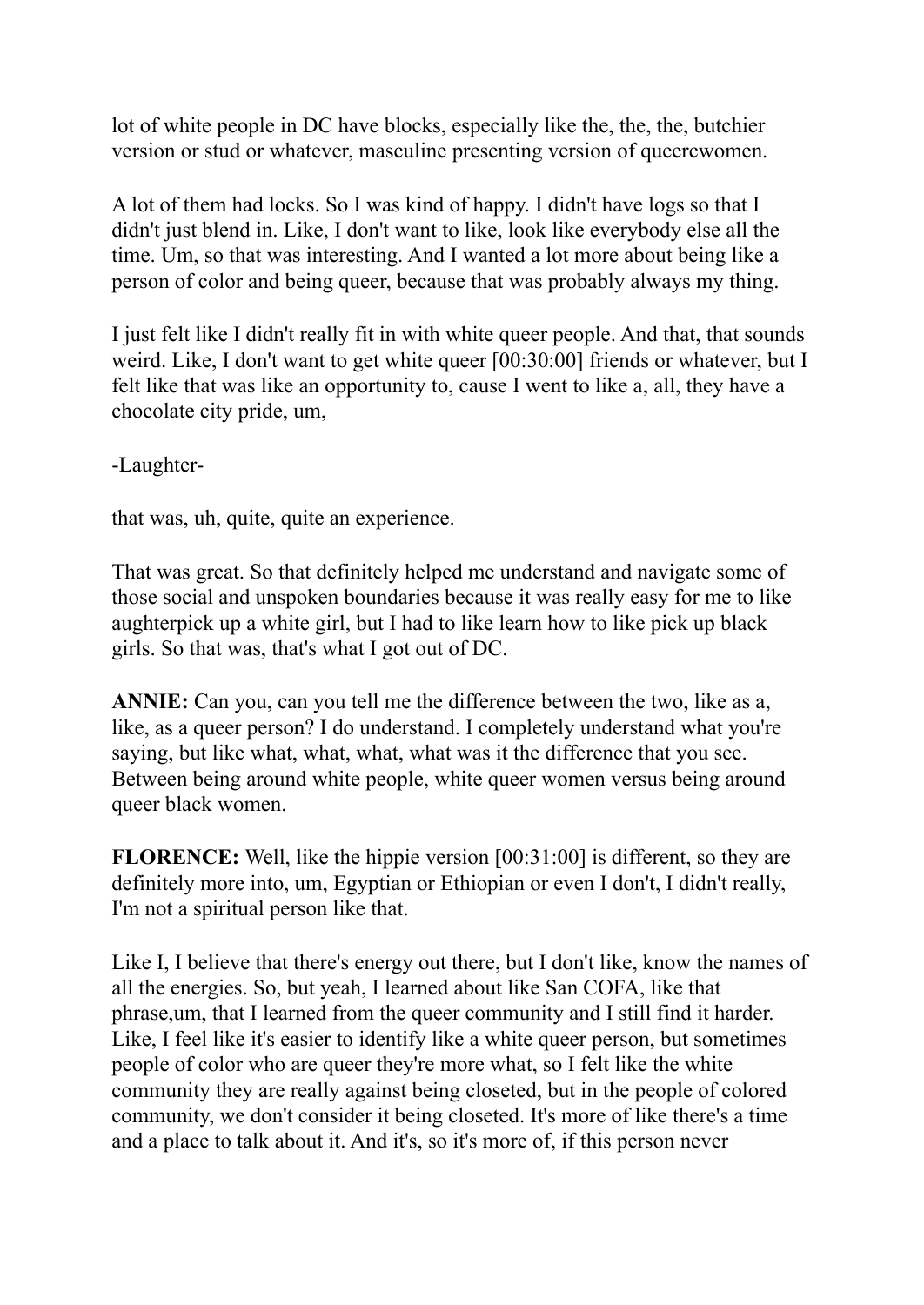mentions their boyfriend and [00:32:00] they're female, and so clearly they might be queer.

Um, it's and it's, I dunno, it just seems more subtle and it's more nuanced versus, and I think that just because there's just more layers, right? Like, um, you're navigating more social boundaries. So, but yeah, I feel like in the black queer community, it's not like I can, I don't have good gaydar, so, but I, I always feel like if I like you, then you're probably interested too.

And that's my approach.

**ANNIE:** All right. And the social boundaries that totally makes that really does make sense. Um, It's kind of safe to say you were kind of involved in the queer community in DC, or you were involved in the community?

**FLORENCE:** Yeah, I mean, in involved in the way, I guess I did, I volunteered at like Whitman Walker.

So that was the first time they would like actually go to bars and like set up a little ?Table and like ask for donations or do a little raffle. So that was, [00:33:00] I wanted to go out and be in queer spaces, but I didn't necessarily want to get drunk every time I was in a queer space. So that was a way for me to do that and kind of meet people

**ANNIE:** At Whitman Walker?

## **FLORENCE:** Yeah

**ANNIE:** that's really cool. So I like, that was really my second question. You were involved in the bar scenes in DC. Can you tell us more about the environment in general? Because I know it's going to be different than here, what it is in Maine. So,

**FLORENCE:** you know, Maine has a really nice scene. Um, so there used to be. So when I was in high school, there was Zoots. And so Zoots had an after out and it's on, it was on forest have kind of where what's that restaurant that's there now? Um, I don't know, kind of across the street from where the black hair places. Um, I don't know the names of anything apparently means it's like, I just, I can get you there, but I don't know the names of stuff.[00:34:00]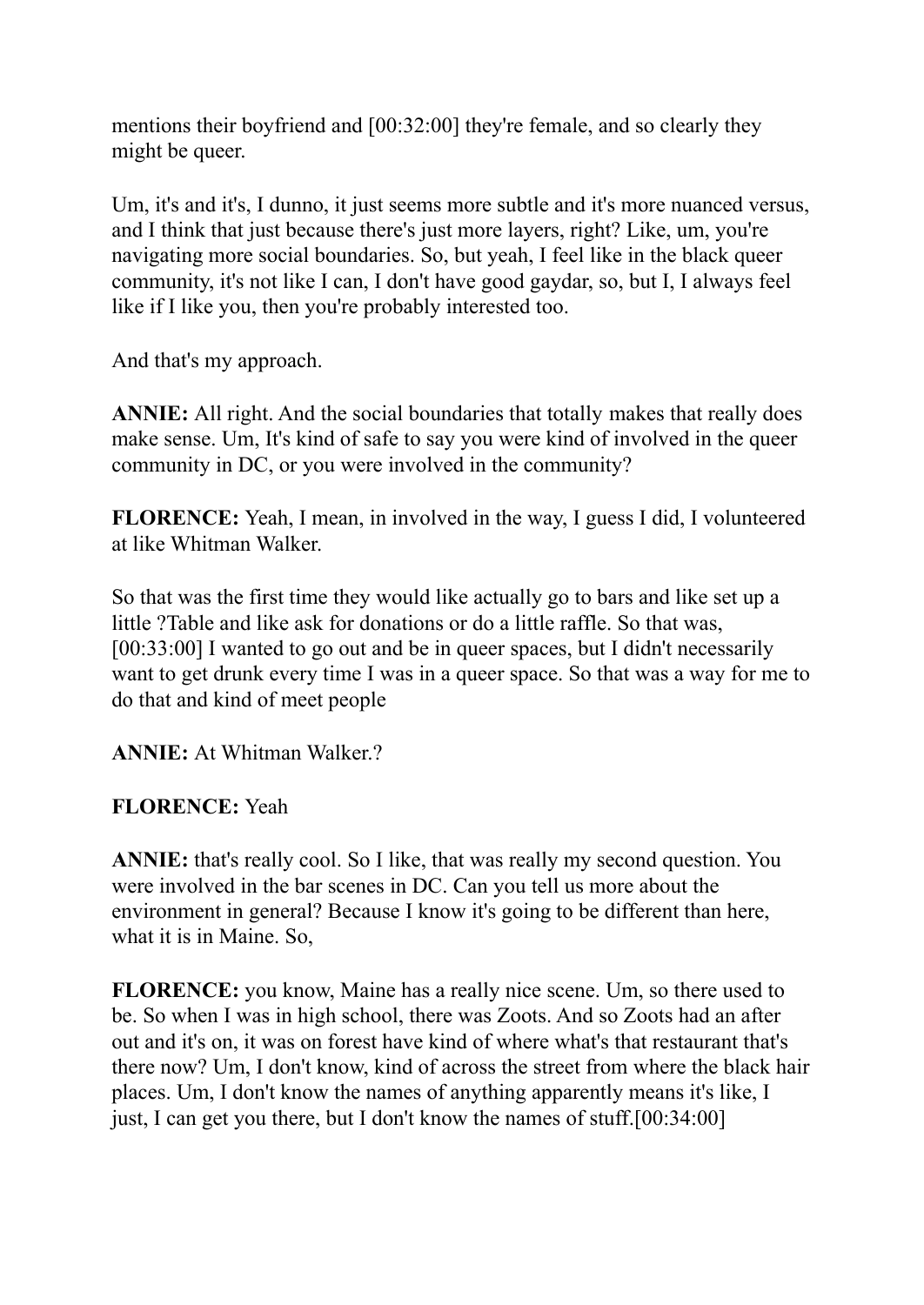Um, so Zoots, and so that was basically, um, it was a mixed crowd, but it was like after hours, so you could stay, so once they stopped serving alcohol, then they would let in the 18 and up people. So that was the first like club experience that I had. And it was great. So I think it was two levels. Um, and it was packed when I was in there.

Yeah. Um, there is queerness abound and people doing some club, kid stuff, you know, definitely, probably wasn't like a New York level, but it was, you know, for me, that was pretty cool. Um, and then what else? There was sisters. I really like lesbian spots. So sisters now is like a Asian bistro. Um, and that was great.

Um, and so I got, I had some had my sisters, my sister's 10 years older than me site. I would use her driver's license to get into places. So, you know, being in Maine, you know, you black with black, like it just blends. Right.

**ANNIE:** nobody is going to ask you.

**FLORENCE:** If somebod [00:35:00] asked me the birthday, I knew it was her birthday, so it wasn't like stunned or anything. And then my mom always like, would call us by each other's name by accident.

Right.

So I was used to being called my sister's name. So it was great. It was perfect. You need a fake ID, get a siblings anyways. And so they were sisters. Um, and that was great. A guy couldn't go in his sister's unless he was with like another woman. So it was really like old school lesbian and it had pretty good like patio and it was two levels, but it was more like just a couple of steps. So like, it wasn't like a whole floor, but kind of like, there was like a den kind of basically. So that was fun. And then there was, um, you might know it, it sticks if you remember, but it was the underground, um, back when I went there. Um, and that was great. Cause you had like the two dance floors, the two bars and it would actually be packed. Um, and then, so I always [00:36:00] loved coming back here. Like Maine in the summer was really, really nice, you know, the popular, even in Portland, the population like doubles. So yeah, like you should not be in a relationship.

When you were in your twenties, I say,

**ANNIE:** I'm going to write that down and I'm going to quote you.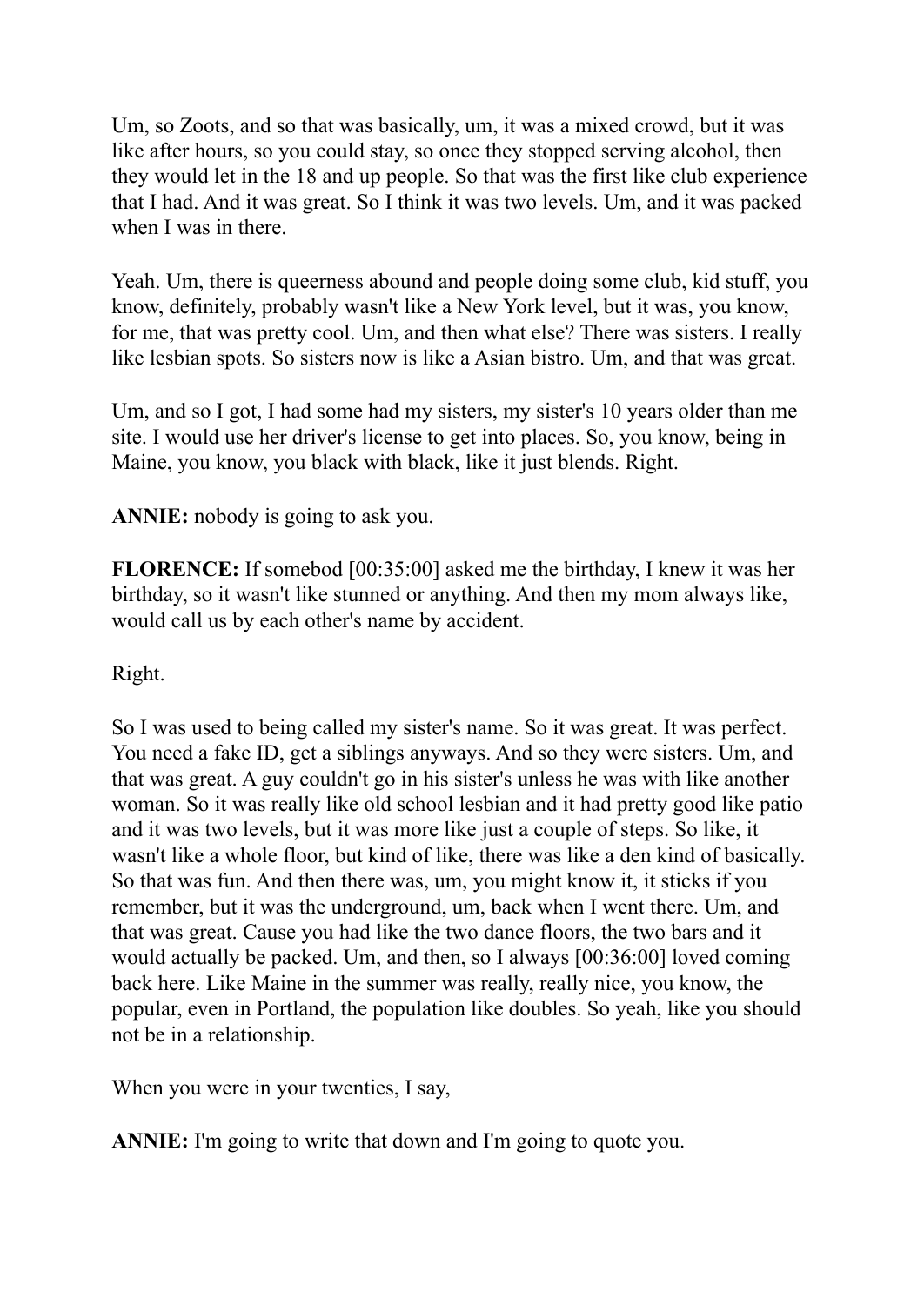## **FLORENCE:** Yeah,

**ANNIE:** "no relationship on your 20's" hahahaha a,

**FLORENCE:** nothing serious. Like maybe you want somebody for the winter, but you got to get your winter person in the summer. You can't be hunting for your winter person in the winter.

Cause you're going to get trapped. You haven't met your summer, the winter person in the summer, then just, you know, you're done,

**ROUKIA:** next year.

#### **FLORENCE:** Yeah next year

but you probably will refuse or out on the prowl. So there was STIG, there's an underground. And then there was, of course there was Blackstone's and Blackstone was like the place that you would go just to get your first drink, because they were stiff as hell.

And I would basically not spend more than 20 bucks when I went out. Like I would only wow, because in my pocket and my ID and that would be [00:37:00] it and I would have great evening. Um, but yeah, you went to Blackstone's first before you went to the other locations because they had this. Just strong, strongest, and they still have the strongest strengths.

**ANNIE:** I'll keep that in mind.

**FLORENCE:** And then where the flask is, that was, it was somewhere else. And before it was somewhere else, it was somewhere. So somebody bought it and made it somewhere else. And when it was somewhere was a piano bar. And then when it went somewhere else, they got rid of the piano. So that would be like the karaoke spot.

And that was kind of like cool and fun and everything. Like for some reason, people, I guess, quick people like karaoke. So the mix of the spots in Portland and in DC, there was, um, I can't think of the name of it, but it's got like the oldest lesbian bar, like still running on the east coast and that was in the Southwest Southeast by the Navy yard.[00:38:00]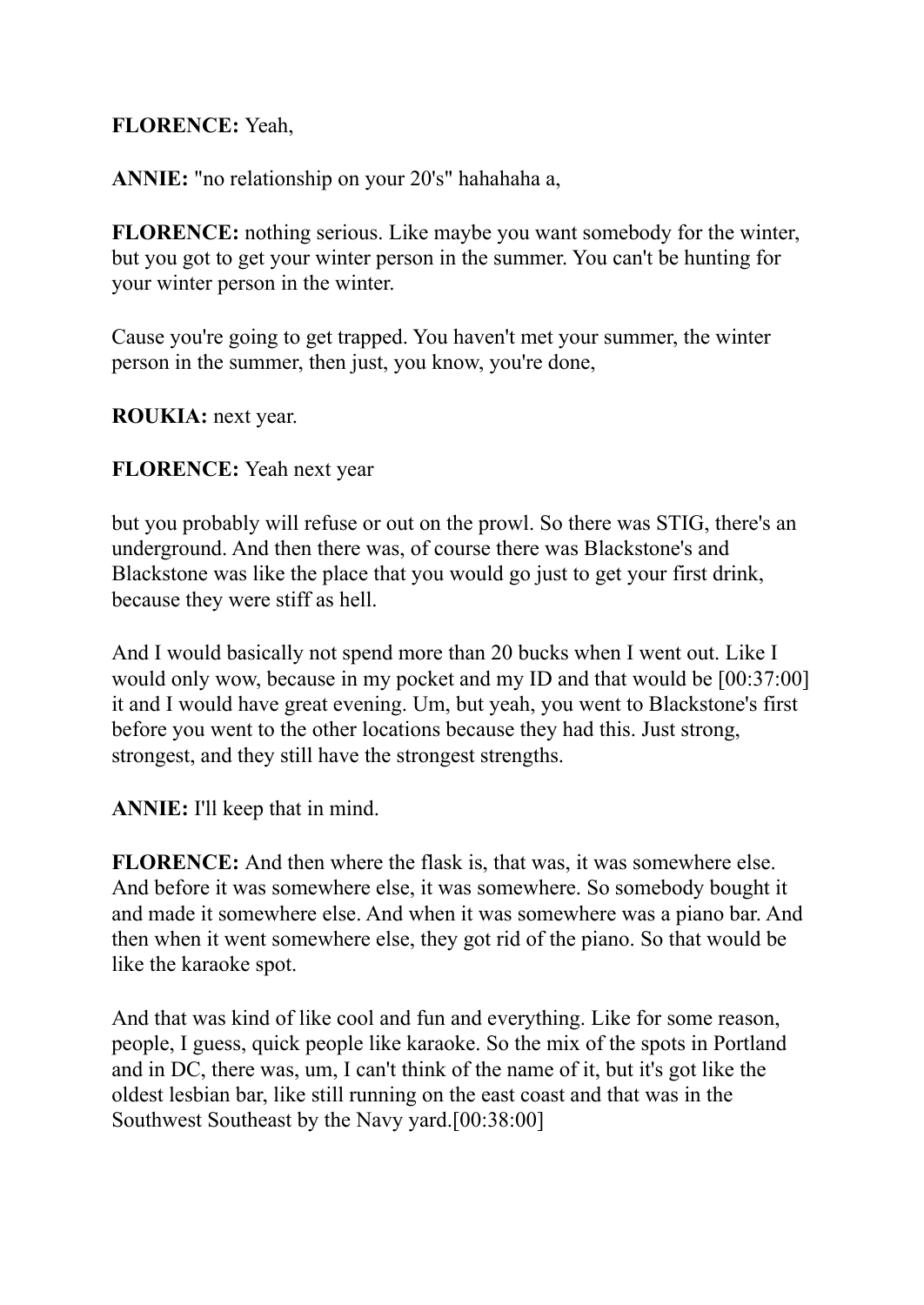So, um, so really nice neighborhood. And, uh, depending on where you park, you kind of like see the Capitol and the distance and. It's clean. And so there was that at night, I like lesbian spots, like, so it has a dance floor then just as like places where you can like stand and chat. Um, but there's like, there's definitely like bigger clubs there.

But I think I was at that point where I was starting to, cause I was like mid twenties and sometimes it's just nice to like, have a drink and like try to meet somebody. And I feel like in places where there's just like, all you're there to do is like dance and maybe do some ecstasy and some Coke in the bathrooms.

Then you're probably not going to like have a conversation with anybody, but it's fun if you just want to like, actually just like dance your little ass off, like, you know, that's great. But yeah. So in like DuPont circle is like the queer neighborhood in BC, but that's like very, I feel like there were black lesbian spots or black queer [00:39:00] spots, but they, I didn't really, like, I only went to them during pride. And so I don't remember everything and I know, yeah. I just don't like when I party, I don't like, remember all the details, like

**ANNIE:** if you had a good night.

**FLORENCE:** Yes, exactly. Um, a little blurry

so we had

**ANNIE:** already talked a little bit about your coming out and discussing your sexuality and thinking of yourself as anything other than hetero, not that that's the norm or anything, but who was the first person that you shared that information with? I feel like it's always really important.

**FLORENCE:** Um, I probably told my sister first, so I mean, not the people that I was actually like hooking up with because clearly that those parties. Yeah. I think I told my sister and while she was in Denver, uh, while I was in [00:40:00] high school. And so I went to see her and she. You know, I don't know if it's, it's definitely not politically correct. I know that. So she was definitely a fag hag for a period of her life. Um, she was married all this time.

Like she actually, she, so we're 10 years apart. She's 10 years older than me. And so she's been with her husband since I was in the single digit. So I think they met when she was 18 or 19. So I've known her husband more, more, more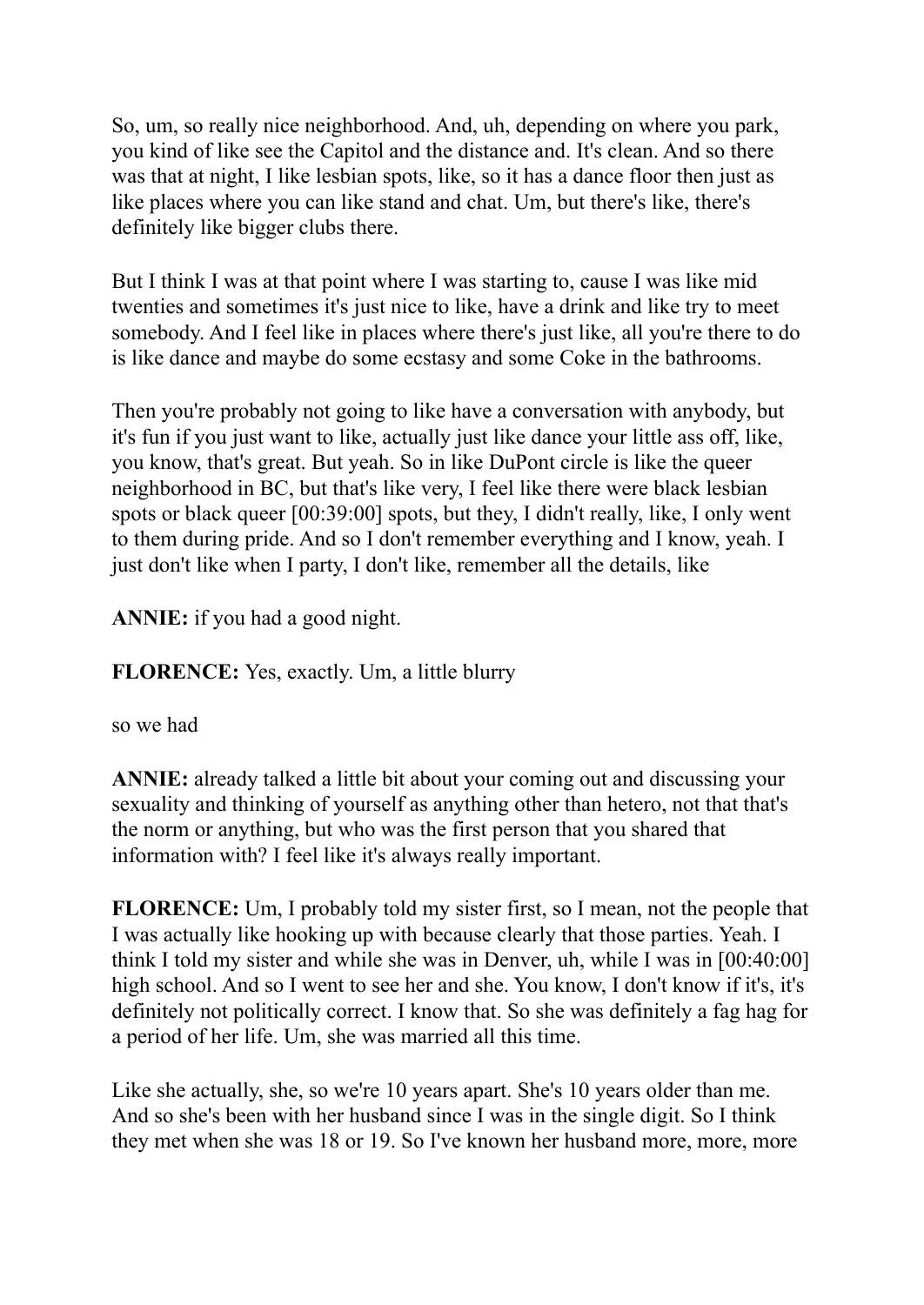than half of my life. And, uh, so they were in Denver and she had this like gay couple that she hung out with.

I can't remember how they met, but so they were fun. So they told us like what kid club we can go with use. They actually had like a, an 18 and up like club. And that was really fun. And what I liked about Denver was that made some times when you're in like black spots, the music is like so black, [00:41:00] but when you're a black person who. Mostly in like white spaces, like you like white music or what's considered white music, you know? So like, yes, I knew Beastie boys. Well, so like, you know, there were things where like I was comfortable, um, but I probably wasn't as comfortable and like hardcore hip hop, because like in the nineties we definitely had some like really that's where hardcore music was around of course, P Diddy as well. So I like repeated music

## **ANNIE:** of course, of course.

**FLORENCE:** Um, but yeah, so yeah, Denver was really fun and being in like, uh, they had, uh, they have a really good, they had the, a club that was in a church, like an old school church, so the windows are great. Um, but yeah, so she was the first person I told. And then, so she took me to gay spaces when I went to visit and that was great.

**ANNIE:** that is really great. So she was really accepting and welcoming and, but understanding. [00:42:00] That's awesome. Did you, so after that, after you had made that initial move and you had said that I'm BI or I'm this or that, um, did you find yourself coming out more and more to other people in spaces? Or did you stay confined or did you keep continue keeping that to yourself?

Like did other people around, you know, that this is information you now we're sharing?

**FLORENCE:** Yeah, I think I foreshadowed when I said, wheI was like telling my friends I was bisexual.

Um, I'm just kind of queer. Like, I, I think I'm a person who can go into like the woman's section and buy women's clothes and then go out with my friends and somebody, I ended up a straight friend who was. Why do you always wear men's clothes? I'm like, bitch, this is all women's women's polo. And these are women's pants.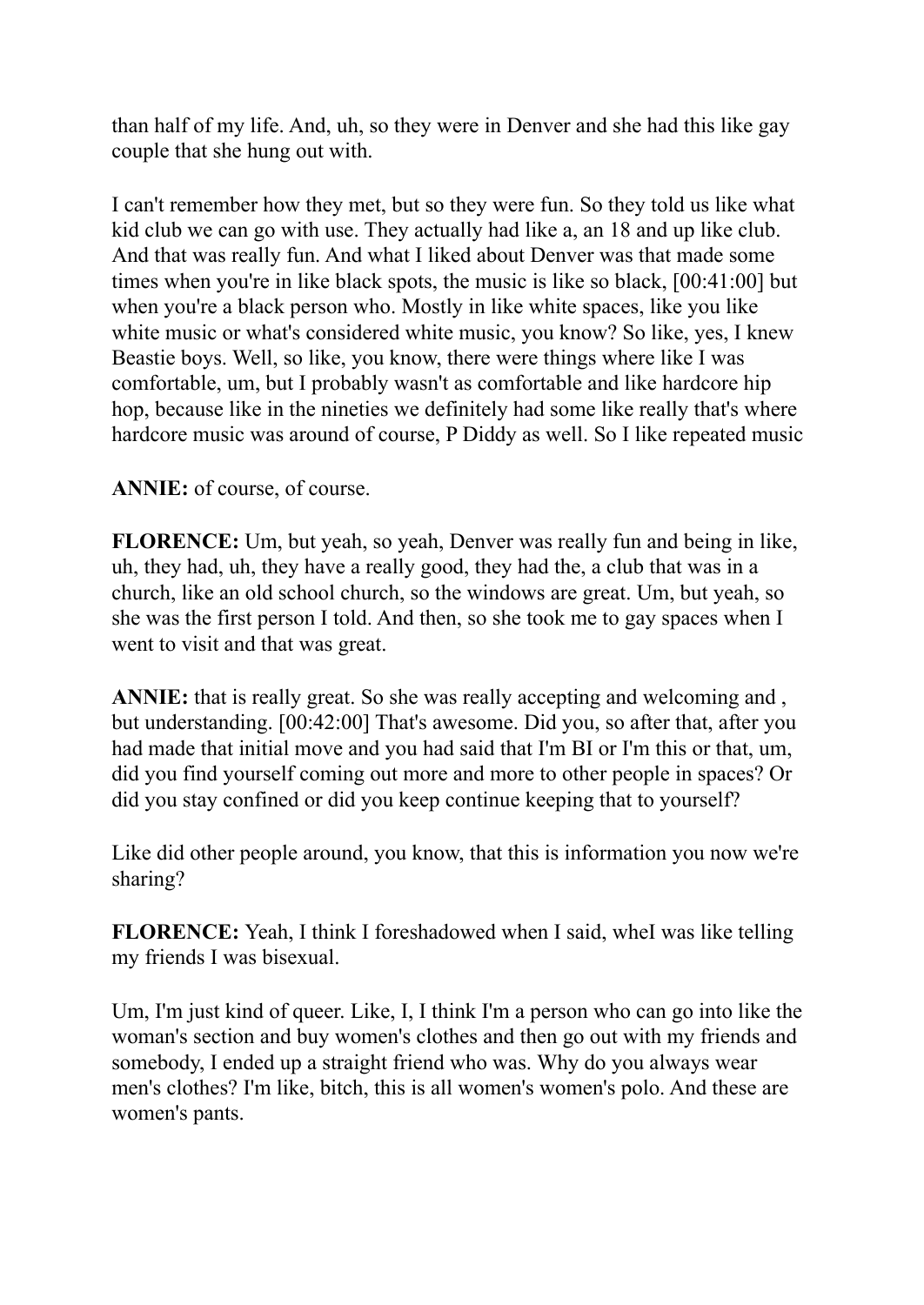Like I just queer things up. Like that is just how my body is [00:43:00] figured. I get a certain style. Yeah. But I often wear men's pants too, but, um, but like I do mix it up, but there have been times where I had a friend who was like, why are you wearing this? And I'm like, it's actually all women's clothes. I'm actually thoroughly offended.

Like I shopped on the one side of the store, um, for this purpose, like some laces, like, um, the polos, uh, Ralph Lauren polos are they're very good.

**ANNIE:** Very good. Very, very good. Expensive.

**FLORENCE:** Yes. Well there's outlets and never opay full price. But yeah. So I think I'm one of those people who's just kind of always been queer.

Um, but sometimes people don't think I'm queer and depending on the situation, depending on like, you gotta be able to read people. Like, if you don't know what situation you're in within five minutes, then you're really fucking dumb and, you know, whatever happens to you should happen- you know? no no but Um, but [00:44:00] so like sometimes at work I say spouse, um, I feel like I try to be gender neutral about things.

Like I don't use her pronouns, um, just because maybe I'm old school and I'm aware that maybe I haven't completely read the situation because I've got my like dentist hat on. So I'm just kind of like focused on making you comfortable. And that's part of my service. Like I want you to be comfortable. Um, so I don't always like come out, but like, I feel like people look at me and kind of have an idea.

**ANNIE:** Just like like that?.

## **FLORENCE:** So,

**ANNIE:** um, so because it's safe to say that you received somewhat of like welcoming responses from those around you. Um, have you seen those reactions change over time? Like have you seen people's reaction to you dress this way or act a certain way or be a certain way? [00:45:00] Has that changed over time?

**FLORENCE:** Yeah. So when I had more hair, I was definitely people like women who have hair. That is so, so true. And so when I got rid of my locks and I kept it like short and I even had it like shorter than this. Um, so I, I felt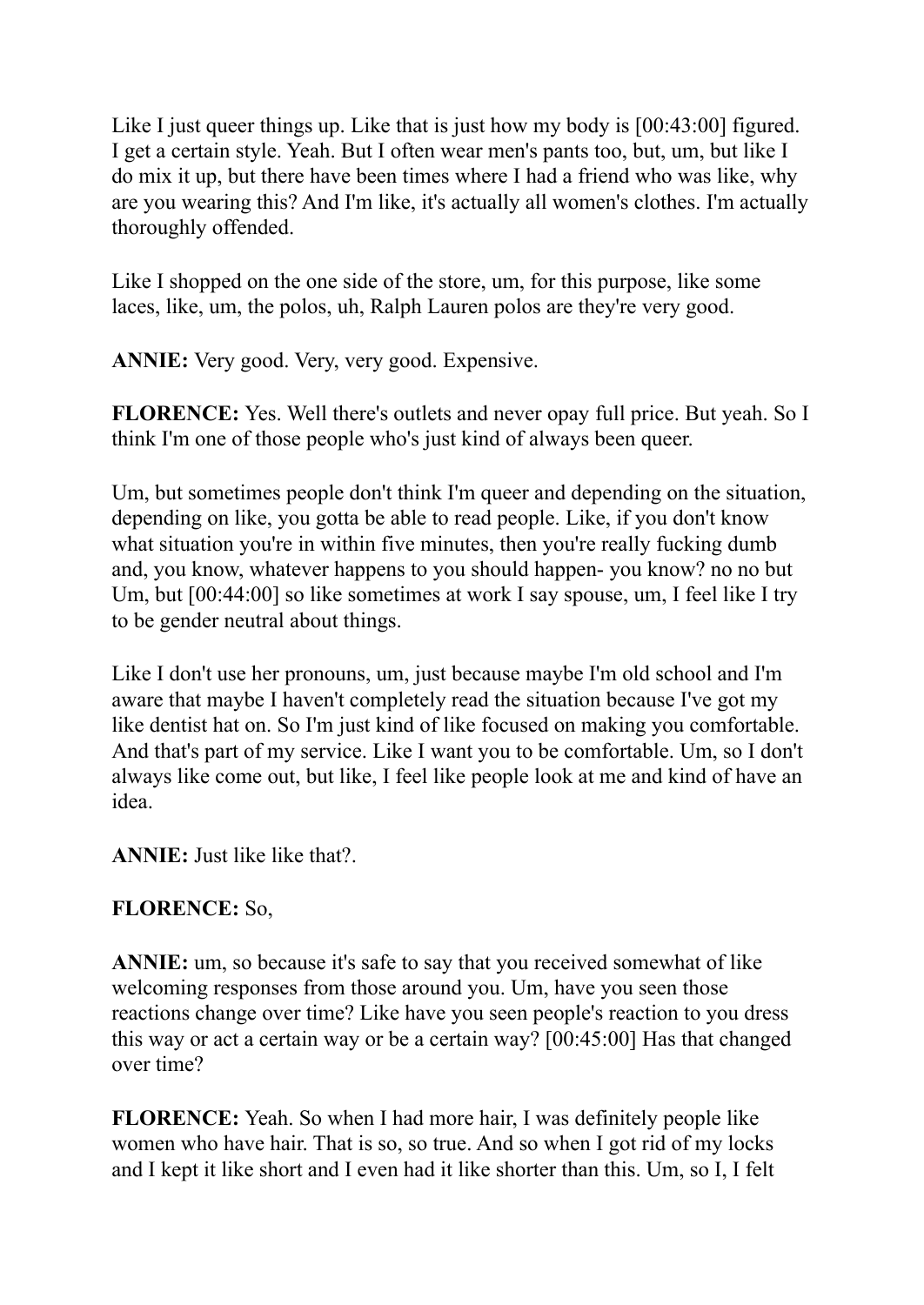like I got way more HES and sirs when I had short hair , having short hair. Um, and way more clearly you are probably queer, um, So I would say that's it.

And I felt like it was easier to like hit on girls when I had more hair. Like, I felt like that. I said, I get, I guess I see them less like rough around the edges or something. I don't know. So

**ANNIE:** do you think, that's you believing in that stereotype or like that image that people had been trying to set for women and you as well?

**FLORENCE:** It could have [00:46:00] been, but I felt like I was the same person. Um, except I was colder in the winter when I had like, I still insulated guys crazy. Like he was scarred, just put a little hat on. Um, so, but no, I, I felt like, I felt like I still looked attractive, but, uh, I felt like it was, it was more of a, um, people were just a little more, they were harder to open up is what I would say.

**ROUKIA:** When you were receiving like the hes or the sirs from total strangers, do you think it was out of disrespect or just. Ignorance or, or was it like, just confusion? What, like,

**FLORENCE:** right. Uh, depending on the situation, it's definitely been all of it now, whether I actually felt disrespected is one thing. Um, cause that's all you can control how you feel about something.

And so I feel like if you're calling me a sir, that's actually you trying to be respectful. Like it's like calling somebody ma'am, they're like, oh, you're your art, that's [00:47:00] already a respectful phrase. So I don't think when anybody says that they're really being disrespectful unless you're like in drag and you're a man and they're like, sir, usually, that's like your friend and they're like just throwing you shade.

Um, but so yeah, I've had situations and I remember I was, I had a fellow student, he was like a year ahead and dentist. And he kept like using he or something while he was like talking to me and there was somebody else that was also, it was like, we were like in a circle of people and like hallway chatting.

And so I corrected him and I was like, no, I'm a she. You can use that. And then he continued to, like that I felt was disrespectful, like with somebody like stops. But usually if somebody just says it once, but I felt like he just had to like keep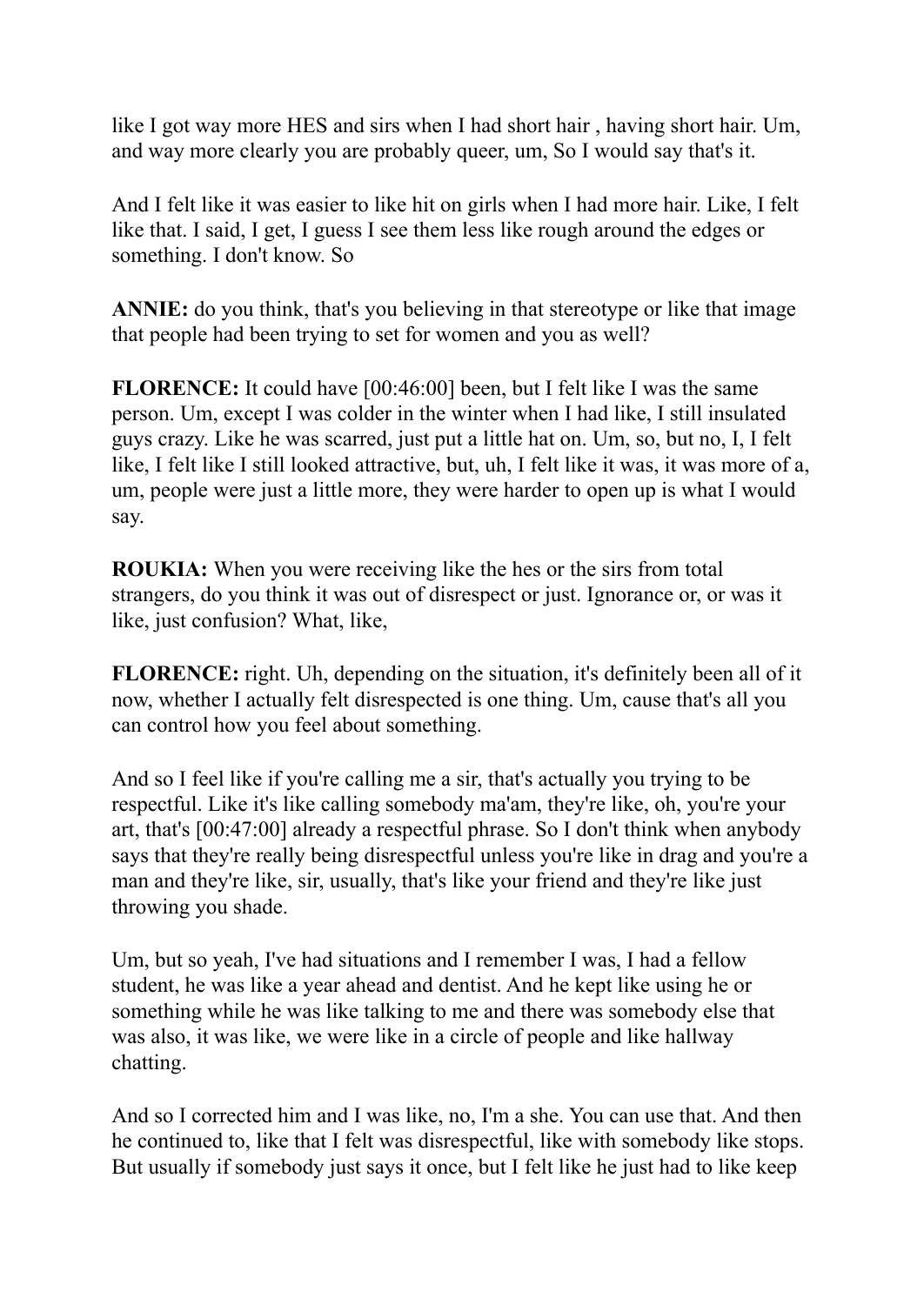throwing in this pronoun. Like, so then I had to correct them, but I usually don't correct people.

Like, I feel like it's like star Trek, you know, everybody's a sir in star Trek. Right. So I'm like, I don't care. Like as long as you're like actually being nice, I don't [00:48:00] really care. Um, there was one time with my mom. We were in DC or Virginia and I felt like maybe that was a little disrespectful. Like we were at a liquor store, but, um, but I didn't, I don't know, like I didn't let it get me down and just because somebody is being disrespectful, doesn't it.

It has to matter to you. Um, but overall I felt like it's, if I'm waiting for like a taxi at the airport and somebody says that I don't think they're being rude. They're just like people process really fast. So if you have these three markers, well, then you're a dude. If you have these new markers and you're a lady, like, that's it.

Like I do that too.  $\setminus$ 

**ANNIE:** So it's just easy. It's just, what's easy assumption. I feel like that's what makes people feel safe, like right away looking at you and being able to assume that you're this or you're, that just makes them feel safer. Um, so I know we've already talked a little bit about that one queer person or that one [00:49:00] out of person that you had known in high school. Was that your first love?

**FLORENCE:** Oh yeah jenna keith jennings yeah, that was definitely my first love.

**ANNIE:** Can you tell us about, so what can you tell us about your journey to be what,because I feel like it took a long time. Like itmust have taken quite a bit to be in that first gay relationship. And especially during that time where it was not completely accepted. So how can you tell us about that journey for you? How was it to be in a relationship that young and to be in a gay relationship at that ?

**FLORENCE:** There's some people who are just born the way they are. And, um, I felt like we, like, I didn't hold like part of it too, was that once I realized like, oh, well, if I tell my mom that this [00:50:00] is my girlfriend or my dad, then they're probably going to be concerned that we're.

Hanging out in the basement for awhile. Like, so then you lose some of your privacy.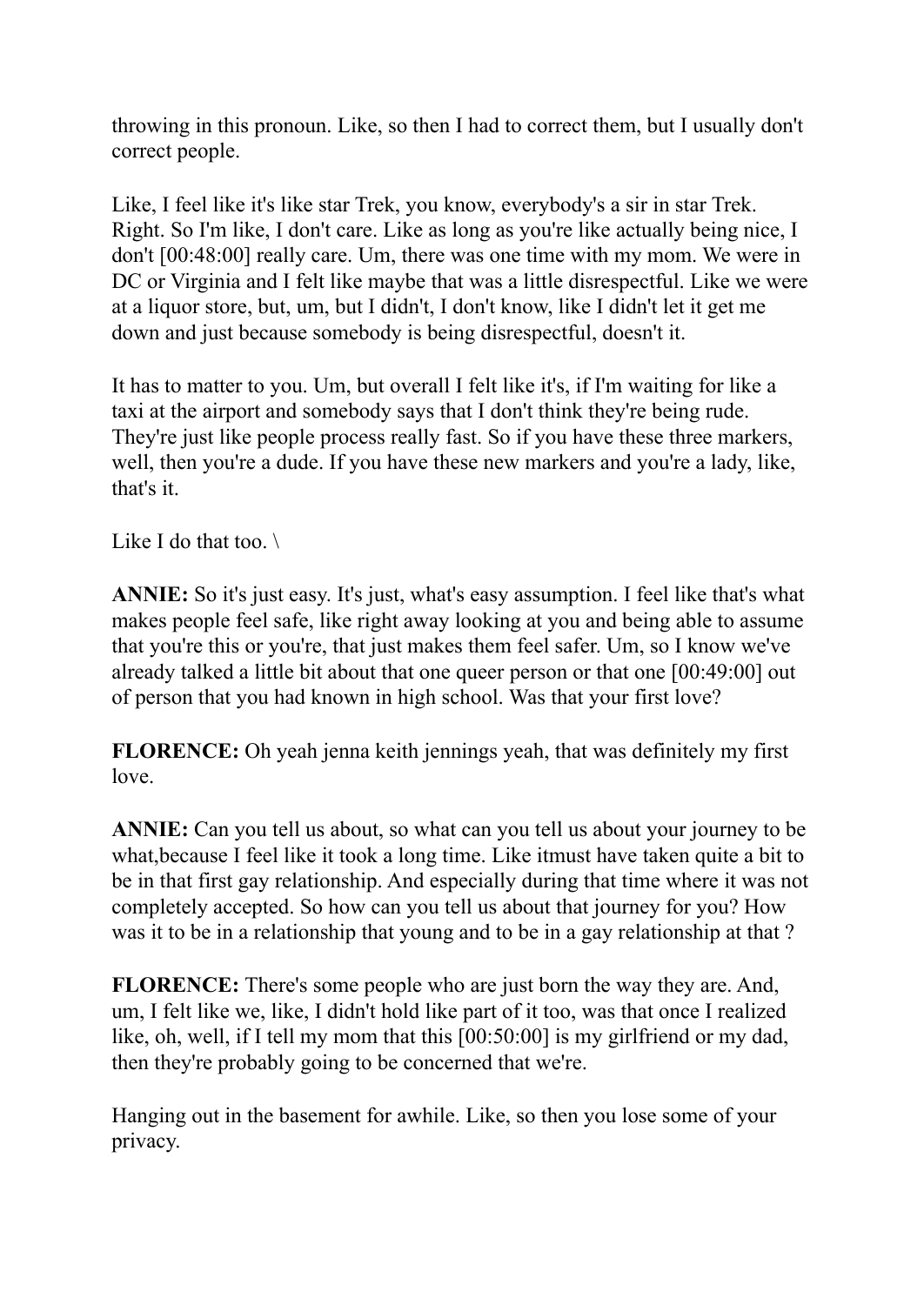So you get interrupted all the time. Like, Hey, I shouldn't be alone and start down. Why is it dark here? And like, yeah. Yeah, exactly. So part of me was like, well, I don't want to like, stop my action from happening. Um, so that's part of the reason why I was more closet, I think with my folks. And I think they just didn't really have any queer people in their lives.

And I had heard them say a negative queer thing a time or two. Um, and, and I was really hoping my sister would have kids, but she never had kids. So, but, uh, but that, I think it was more just like keeping it from my folks then anybody else, anybody else? I just couldn't care. I could care less about. I just didn't meet anything.[00:51:00]

Yeah. Like I held hands and I didn't, it didn't really bother me .

**ANNIE:** Have you always been like that? Like since a child where like, oh, you don't care?

**FLORENCE:** Oh yeah. It was like going on 40 at four spoke my mind. Not always for the good thing, you know, like Chappelle when keeping it real, get you in trouble. So I wanted to tone that down. Um, yeah, basically sometimes it's like, I want to say something really Snyder. I should just smile.

**ANNIE:** Um, so we know you're in a relationship now. Um, you

**FLORENCE:** Mary

**ANNIE:** Mary. was there- Do you, of course, there's a difference between your relationship with Jenna and now

**FLORENCE:** oh yeah i was a child

**ANNIE:** what ways have you seen yourself grow since then to be in a relationship?

**FLORENCE:** Yeah, you know, the thing is you're always going to be growing. Um, and I find that.

[00:52:00] If you, even if you're just relationship with yourself, like every year, I try to make sure I'm doing something that interests me that is new and I'm going to keep it fresh. Um, so whatever that is, uh, you should make sure you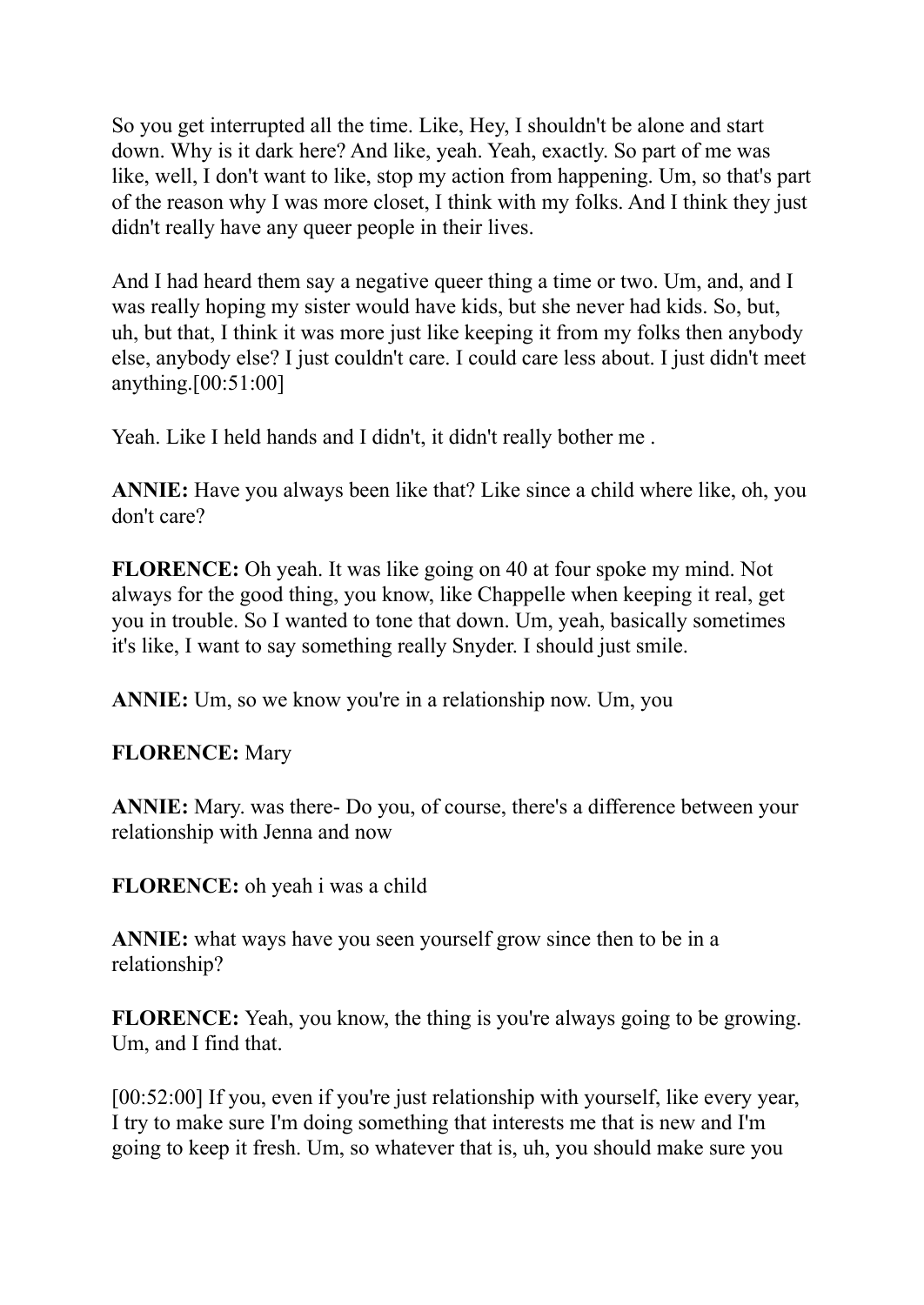keep doing something that keeps you current and relationship wise. They're also growing too.

So, and if they're not growing, then you're probably going to have a problem, but I guess you could grow apart. But I think in our relationship, it's been important for me to, um, give her a room to figure out more of who she is. Um, I'm her second female person that she's ever been with. And before that she was straight, um, and she identifies as bisexual. Even though she will claim lesbian and I'm like, oh, you're doing bisexual ratios. But sometimes in certain situations she feels like, oh, I should say [00:53:00] lesbian, because she's met some angry lesbians before she's worried about what they think. And I'm like, are they paying your bills? No. Then don't give a fuck about like, so, um, so I think for me, it's been like allowing her to like know that she can grow.

And then for me it's been about how did really do couple of things and like be really domesticated. Um, right. Yeah. Like he realized like, oh, we're going to Lowe's. And like, I like going to Lowe's now, but like that, that is like good hangout time when you're, you know, you have a house together, like a Lowe's hang out is really cool. Um, so yeah, so for me, it's been about like now. It's about maturing and being okay in maturing, you know? Um, so yeah, but yeah, I [00:54:00] feel like he just, you got to keep it moving and you got to, but I know I'm a loyal person, so I feel like once I like liked somebody and I, I feel like I can trust them, then you're going to be at my circle until you've done something where I can't trust you anymore. So

**ANNIE:** nice. It's definitely a safe way to look at it. Very good. Um, so wow. We have gone through a lot of these questions, like without even like actually even talking about them as awesome. Um, so where does being a dentist fit in your overall life?

**FLORENCE:** So I love what I do. But I know going into it and knew that this was probably going to be something that was going to just help me live life.

So like, I didn't think of like, well, okay, [00:55:00] so dentistry I've paid back all my loans. Um, and the army helped with that too. So it was really awesome. Like, I don't have any negative feelings about the army, I should say. Like, it's, it was actually some of the people that I ran into, like not the institution itself, even though the institution, it can do what you want to do, depending on who's in charge of it.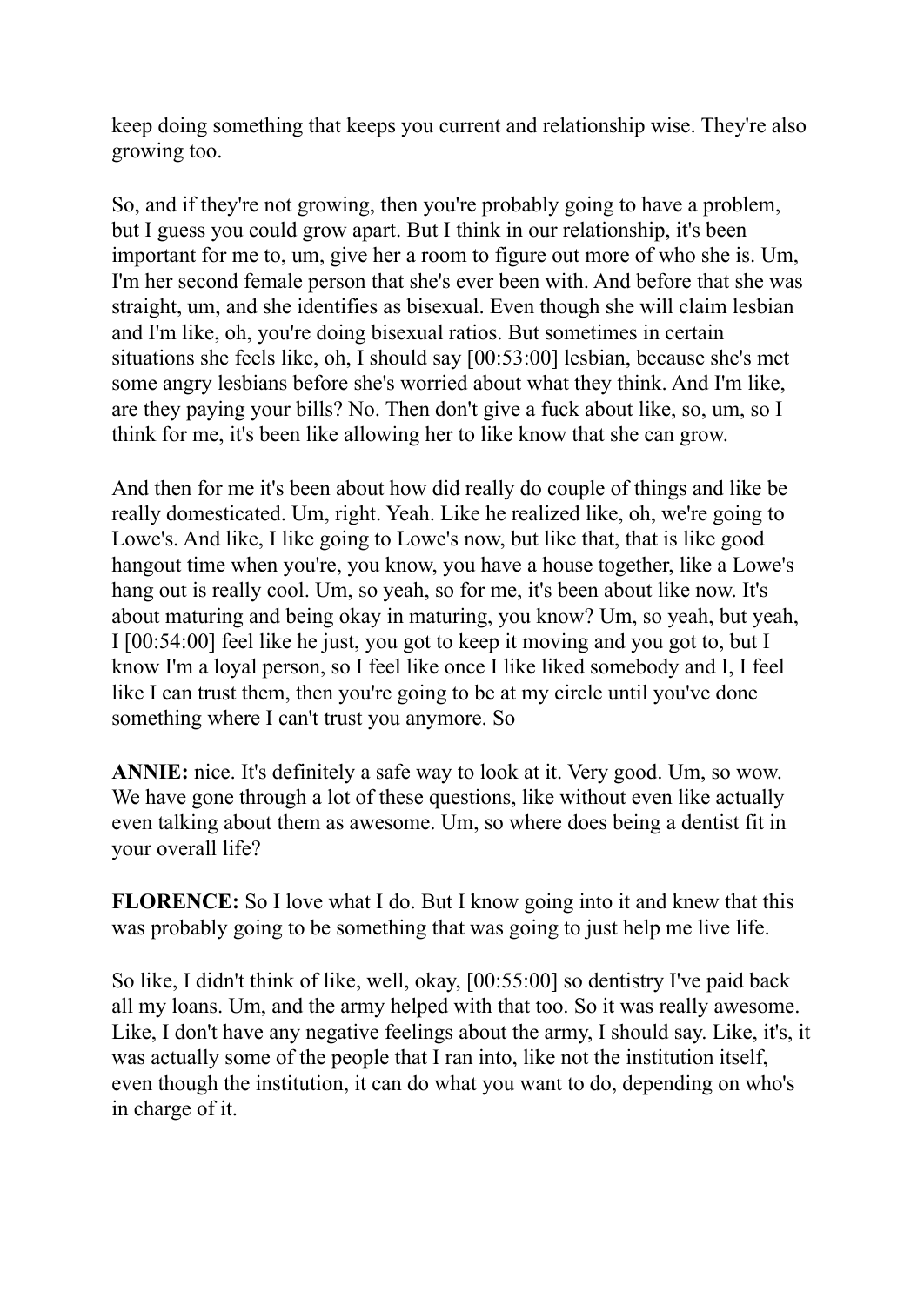It's kind of how I look at it. But, um, so I don't have any bad feelings in fact I got really comfortable with my extractions with the military. So we were deploying Afghanistan at that time. So all the general dentists had to rotate with the oral surgeons to get really comfortable with extractions, like wisdom teeth extractions. We call third mowers too, because we didn't want to refer them off post because we always say. Private dentists, just Rob us blind and they do. Um, so, so I felt really like, and that's something that is, I love extractions is one of my favorite things to do. So as a dent-, what's the question. How [00:56:00] does dentistry fit in my life?

**ANNIE:** Yeah. So yeah,

**FLORENCE:** so it, it pays for things and it's fun. Like, I feel like when I am like, actually not talking to people, but just doing my work, it's like, it's like meditation is the most relaxing thing that I do. So I I'm very,

**ANNIE:** it's your meditation.?

**FLORENCE:** Yeah. Yeah. It's really small. Over my little scoop loops, a little microscope class. And I'm just like working on a very, they used to be like my pickup line for a little bit. " Im good in small spaces"

## **A&R:** Laughter

**FLORENCE:** I haven't used it in a long time. so it's helped me do that. And then it also helped me like, think about like, oh, I should like try to like network, but like dentists, dental, people are, both of them are really boring or they're, or they're just so not [00:57:00] me. Like, I feel like a lot of dentists are very the uptight, but there are some like really cool, not uptight dentists, but I feel like a lot of them, I'm just like, I don't want to hang out with you. And that didn't you realize when you were in dental school, you realize these people marry each other. Like, um, there were at least there was at least one wedding. When I was kid or young adults in dental school, they got married while we were in dental. so i know that they're still together.

And I figured I would hear about it through social media. Um, but then I heard, like, that's just the thing, like, but you do spend a lot of time today. Yeah.

**ROUKIA:** Dentists marry other dentists.?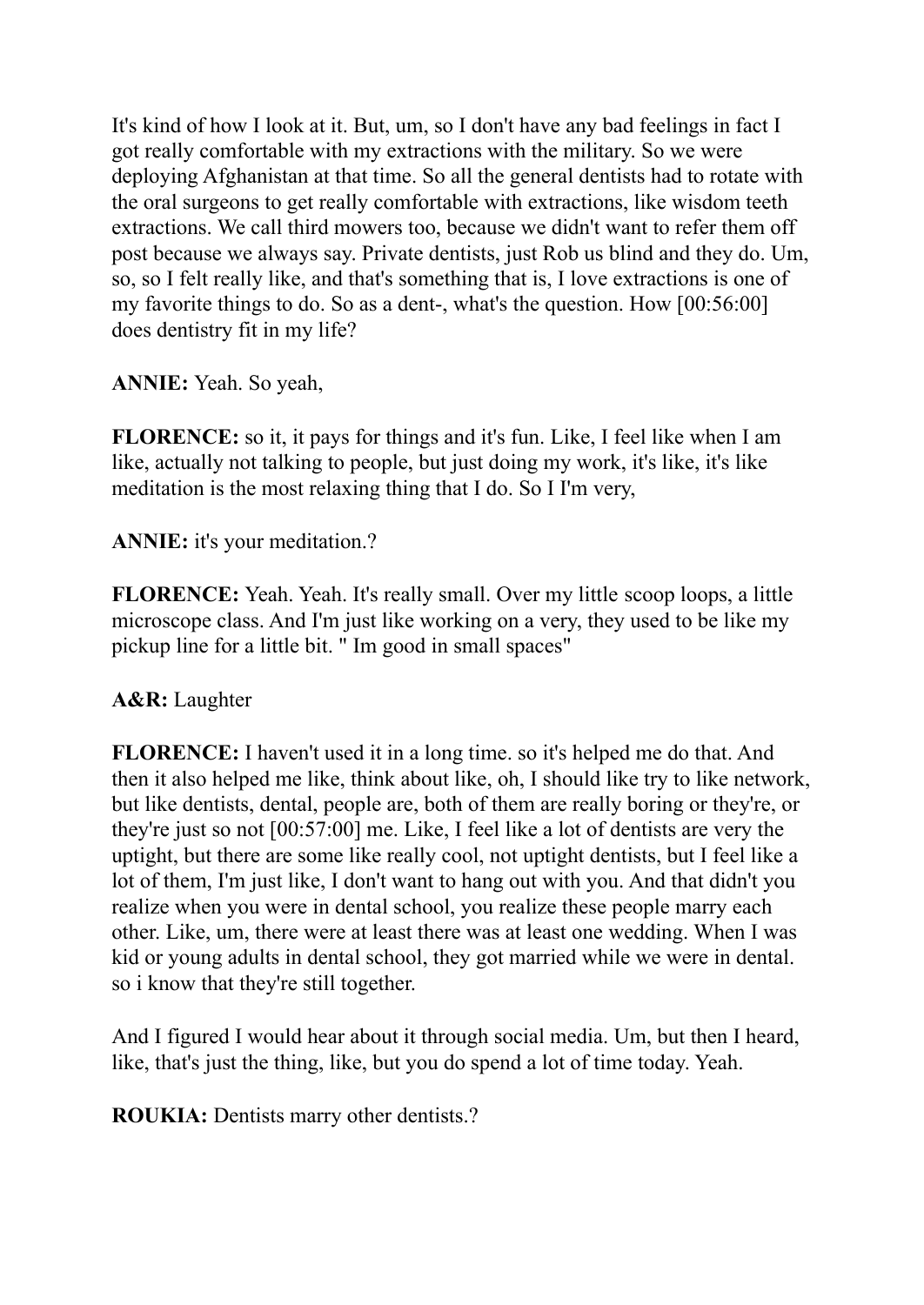**FLORENCE:** Very, very common. And I, I can't imagine, like I never, I hardly ever talk about work at home. Um, so I liked that. I like really having things compartmentalized, but I feel like my dental world it's this, but it's me.

It's me being my healer mode. It's me being my like, oh, I care about you mode. [00:58:00] Um, but yeah, I'm a person who really likes to be comfortable and secure. And I feel like dentistry is a great profession for that. Um, and it also provides like a bar atmosphere in a way that I chat with you for a few minutes and then they don't see you again for like six months or something, you know?

Like, I love that. Like having small talk. Um, so that's been fun and, and sometimes it allows me to travel. Like, um, if I feel like getting some extra money, I'll sign up and go to like Bangor and work a weekend, or during pandemic last year, I went to Massachusetts and worked a weekend there. So, um, you know, it's been fun. Like you can, you can travel with it and, um, you can be yourself. And that's another thing about like, when you're queer, it's easier to be either like an [00:59:00] artsy person or be a science. They don't expect like a smart girl to like dress sexy. So you like being a nun? You're like, oh yeah. Like of course I don't like Dick, like, you know, I'm a nun.

**ANNIE:** I study cience why would i? -laughter- oh, it's literally iconic and so funny .

Um, so I know we had already talked about the involvement in the queer community and the POC community and here and there. But, um, I know there's like, uh, I want to ask about the marriage equality campaign and yeah, I know you wrote a little bit about that in your paper. You wanted to discuss it. What can you tell us about?

**FLORENCE:** So that started, I actually, the only time I protested, so is dating the person who we ended up, um, living in Kansas together. I was in the army for a little bit, and we met at Howard. She was an undergrad and I [01:00:00] was at the dental school. So, and she was more of an activist.

Like she was a pianist, um, that was her major. And, uh, Just more artsy. And, um, and so when she was kind of like interested in like being a socialist or communist, I don't remember one of those, but I tell you those communists though, when they marched, like they had drums and it was rhythm, I was like, okay, I'll go to your meeting.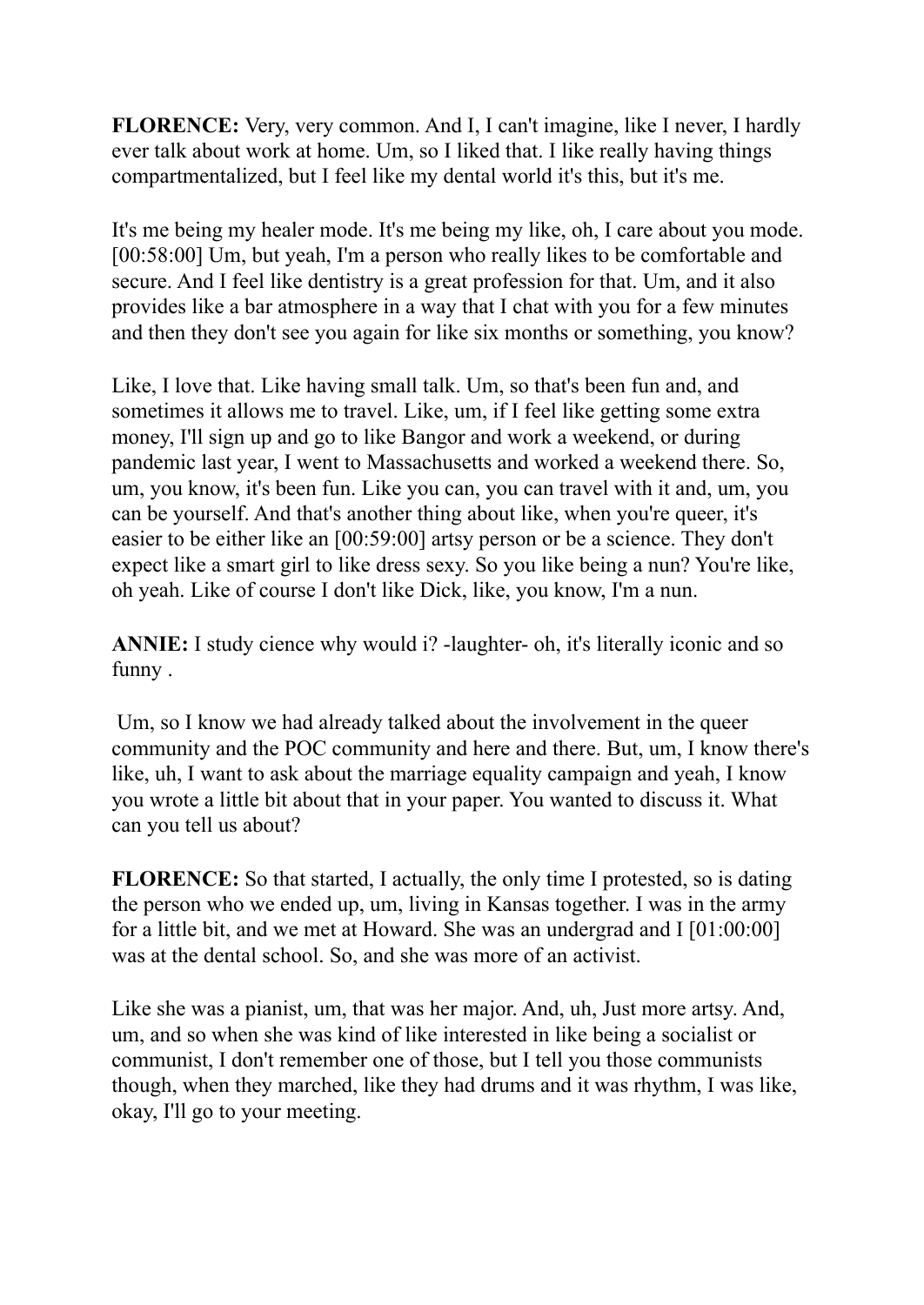I'll check this out. I thought about it. So we marched on Washington and so she was like, oh, I might, I might do this crazy thing. And I was like, well, I'm going to stay in the cut. She was like, uh, she's half white. So she was very light-skinned and I was just like, you know, chances are, I'm just, I'm just not about, I don't want to get arrested.

And, uh, so I can bail you out, whatever you want to do. Um, she never needed bailing out that I'm aware of, [01:01:00] but yeah. So, and then I went to some meetings, um, because of the marriage equality and that's why I learned. A lot of queer people of color, didn't give a shit about marriage equality. Like they had other things to worry about.

And so marriage equality to me was more about white people having it, feeling it, feeling the complication of being othered and being bothered that they were othered. And so they're like, oh, we don't want to be othered anymore. And so that's the only thing they actually cared about. Like it wasn't, and sometimes that's how I feel about trans people, which I've done a lot of work on. Like, I am super cool with people just be non-binary or whatever, whatever label. And, but sometimes I would think back in the day that if you're, especially if you were white, it actually, I feel like if you are willing to give up, uh, your. [01:02:00] Your privilege and be a chick I'm like, okay. All right. But when it's the other way, like I, part of me feels like what's wrong with being Butch or a masculine female. Why can't femininity have the spectrum, like, what's wrong with that part of me. And then back then, I kind of felt like, especially if you were a white lesbian and then you became a male, um, that you really just were trying to get that power trip, and then you were just trying to climb the privileged ladder.

And part of me still kind of feels that way. Um, and I'm still learning how to process it. So it's a more positive thought about, um, but part of me does feel that way. And so, yeah. So I feel like you were climbing the privilege ladder. Um, and I also feel like I don't, you know, like I wouldn't want to be a dude if I didn't have like a functioning penis and balls.

Because I feel [01:03:00] like that would be important at some point. And so I don't know if they've gotten all that together, but I know that, you know, most of the doctors are male and so getting, making a vagina is more exciting to them than it is to make a penis and then get rid of the vag to get to the vagina, to make yeah.

**ANNIE:** You don't know what they'll do- crazy.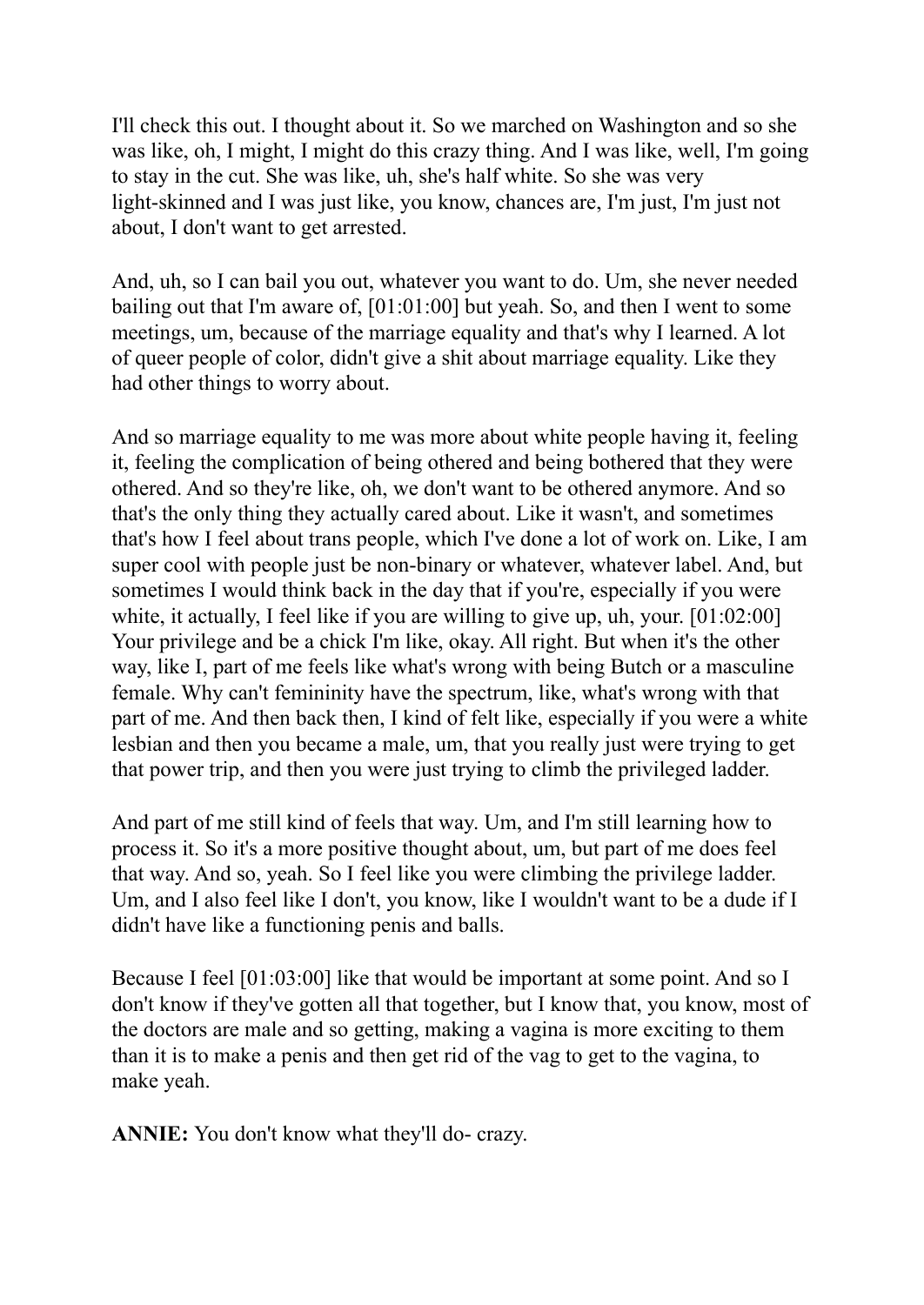**FLORENCE:** So, -yeah. Yeah. And so that's when I learned that black people cared more about cared less about marriage equality because they had other things to think about. And for me, you know, I dunno like I, I, I care about it. I like the fact that, you know, if one of us was sick, we wouldn't be. Uh, kicked out of the hospital because we didn't have any validation why the other person is here, especially I'm in a interracial relationship. [01:04:00] So I can't be like, oh, I mean, she's my sister

**ANNIE:** -laughter- yeah that wont work where does RuPaul Charles fit into your life?

**FLORENCE:** Oh yeah, RuPaul. So I remember but, uh, so I've followed his career, not like a hard fan, like really not like a hard fan, but like a regular light fan. So I remember seeing him in a music video. I remember the supermodel and being like. That's fucking fantastic.

Um, and then I remember when he had his talk show, uh, on VH1 and I remember staying up late to watch him on VC- i actually fell asleep and didn't catch it. But, um, I was trying as a kid and, but yeah, like that was probably like the first, like really like queer person that I came across [01:05:00] on screen and who kind of looked like me a little bit.

So that was pretty cool. So I always thought woopy would be with kind of Gay , but I think woopy really like dick. So

I thought

**ANNIE:** so too, but yes, she is very much straight, I believe. Um, so we are coming to about the end. Um, I just want to ask these last two questions, uh, has this interview led on any new insight on your life and you know, thoughts that you hadn't thought that?

**FLORENCE:** You know, I'm really an introvert. So I will be able to answer that question better tomorrow, but processing wise. No, I don't think so. Um, and I, I feel bad saying that.

**ANNIE:** No, no,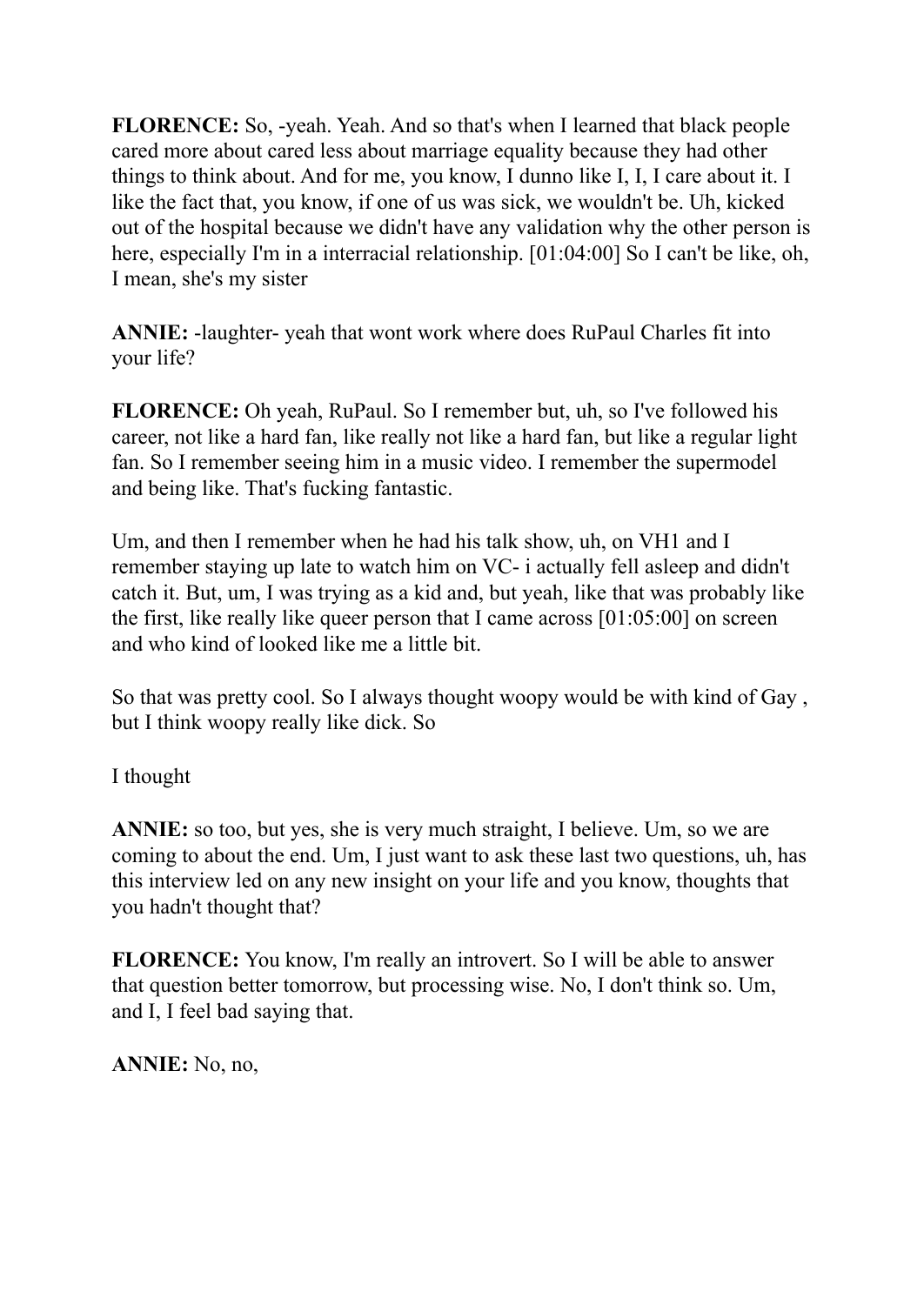**FLORENCE:** you guys want some insight um, no, I didn't remember how I answered the previous questions. So it was funny to be like, hearing about [01:06:00] RuPaul again, like, I guess I did tell you I'm a fan, but no.

Um, no, I think it was nice to just like, think about my life. Kind of like having a, like the, maybe life flash before your eyes before you die. So that was fun. It's fun to think about myself. And as my wife would say that I'm pretty narcissistic in some ways. Um, so yeah, I love like thinking about me. So that was great.

**ROUKIA:** dont we all?

**FLORENCE:** Just

**ANNIE:** a little bit - laughter-

**FLORENCE:** also gave Rupaul shout out. So

you did, you did really good with that. Is there anything that you would like to discuss that we didn't ask you today that you feel might be important to us to tell your story?

Oh, that's good. Um, so I was going to [01:07:00] circle back to the last question for a second, and it was nice to when you had said that, have I always been that way? I guess I didn't really think of myself as always being that way, but maybe just kind of like the drummer to my own or walking to my own drum beat. Um, but anything that.

Um, um, I guess I, I didn't know if, if you guys were curious about in a really inter racial, um,

## **ANNIE:** Absoutely

**FLORENCE:** queerness and I guess, I guess I thought there might've been more questions about like the like non-binary movement or, cause I feel like when I was a kid and the part of the reason why I started to excuse me, started to embrace they as an adult and the last years was because I was saying to my [01:08:00] spouse, I was like, you know, I, when I was young, like really young, like, like five, like a first grade, like I had this big crush on my first grade teacher and I always would think about our intimate stuff.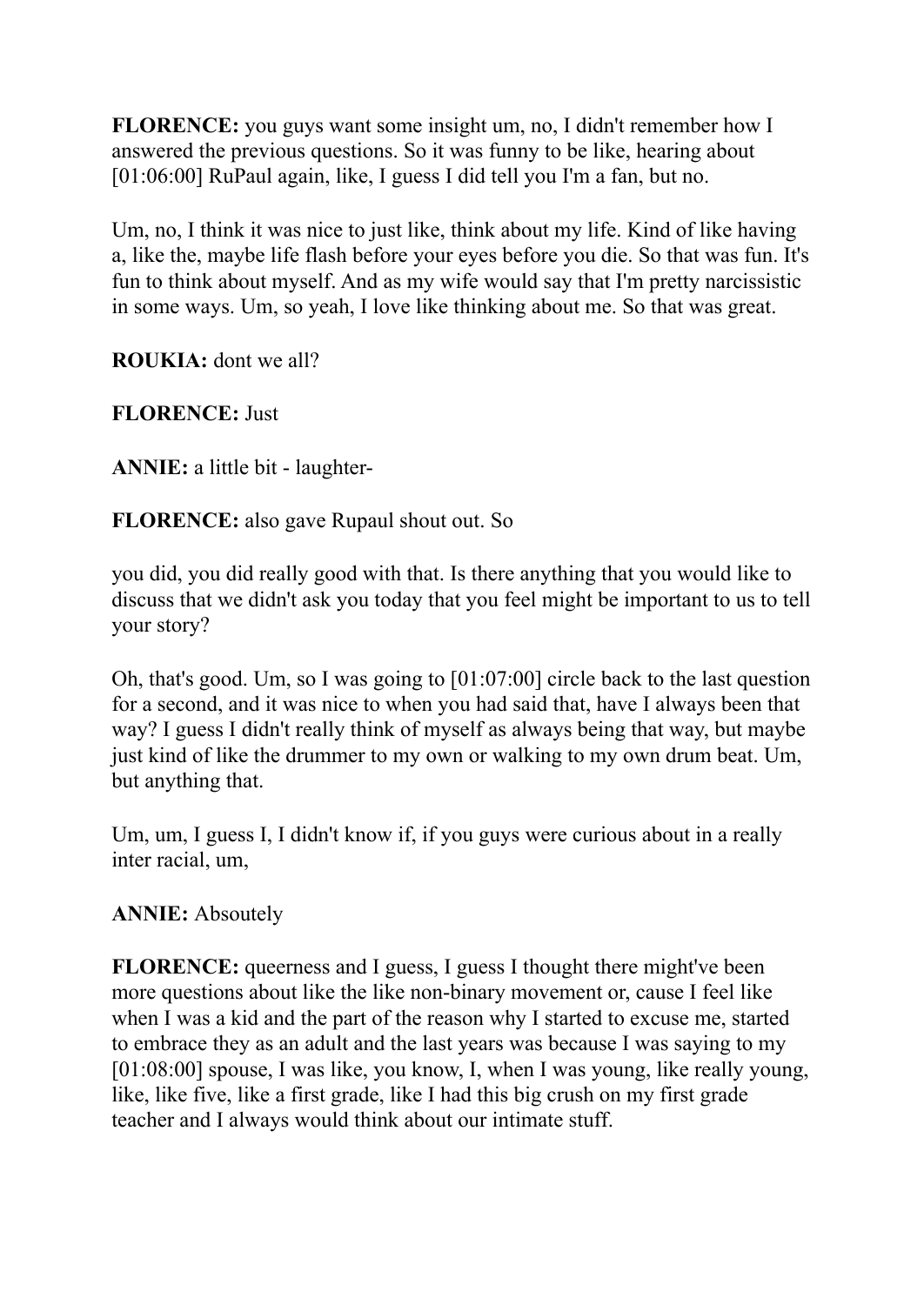I was a guy on a motorcycle and then she was a girl like, but I never stayed. I was never. And the adult version of myself or a tall version of me, I was always a dude when I fantasized about it. And I was like, I, I just thought that maybe other queer young people did that. But, and then I thought that maybe that was, maybe that was a thing that said that I kind of identified with having a non-binary by or so.

Um, but I'm still like, I guess I could go to therapy about it and talk about it, but I don't know what benefit that like, um, I'm with somebody I love and like, I, I [01:09:00] dunno, I don't feel like my life's in shambles, so I'm like, oh, I don't know what I need therapy for when I'm, but I've had plenty of therapy. Don't get me wrong. I feel like therapy and I don't need to explore it because what does it matter if I consider myself a they? Um, I know it matters to some people, but for me, What does it matter? I don't care what you think about me. Like I really don't and when I do, then there's something wrong with me unless I like love you.

And I can tell you love me, but if you don't love me, then I really don't see why she care what you think about me. So, um, but yeah, so I thought you might ask more along those lines, but

**ANNIE:** I'm actually really interested in that because as a person who's trying to understand what was my role. And I was like, I love to hear about how people like your journey to come to process that.

Because I think that's where a lot, like the big [01:10:00] issue lies for a lot of people is like the beginning, like this, the first initial thought like that I might be something outside of what I look like. What, what was your journey? Like? What was that for you? Like trying to come to the conclusion that you are not just a she/her.

Was that tough for you? Was that mentally straining for, you know, was it, do you think that the reason why you felt in a way comfortable with it because of the acceptance that you have around you, the community that you have built around you, or is it really because you just don't give a shit about what people think about?

**FLORENCE:** Um, well I think, I think I don't like taking medication and I don't like surgery unless it's like to save my life. And some people will say that saves their lives. So, um, no, I honestly, because that vocabulary wasn't around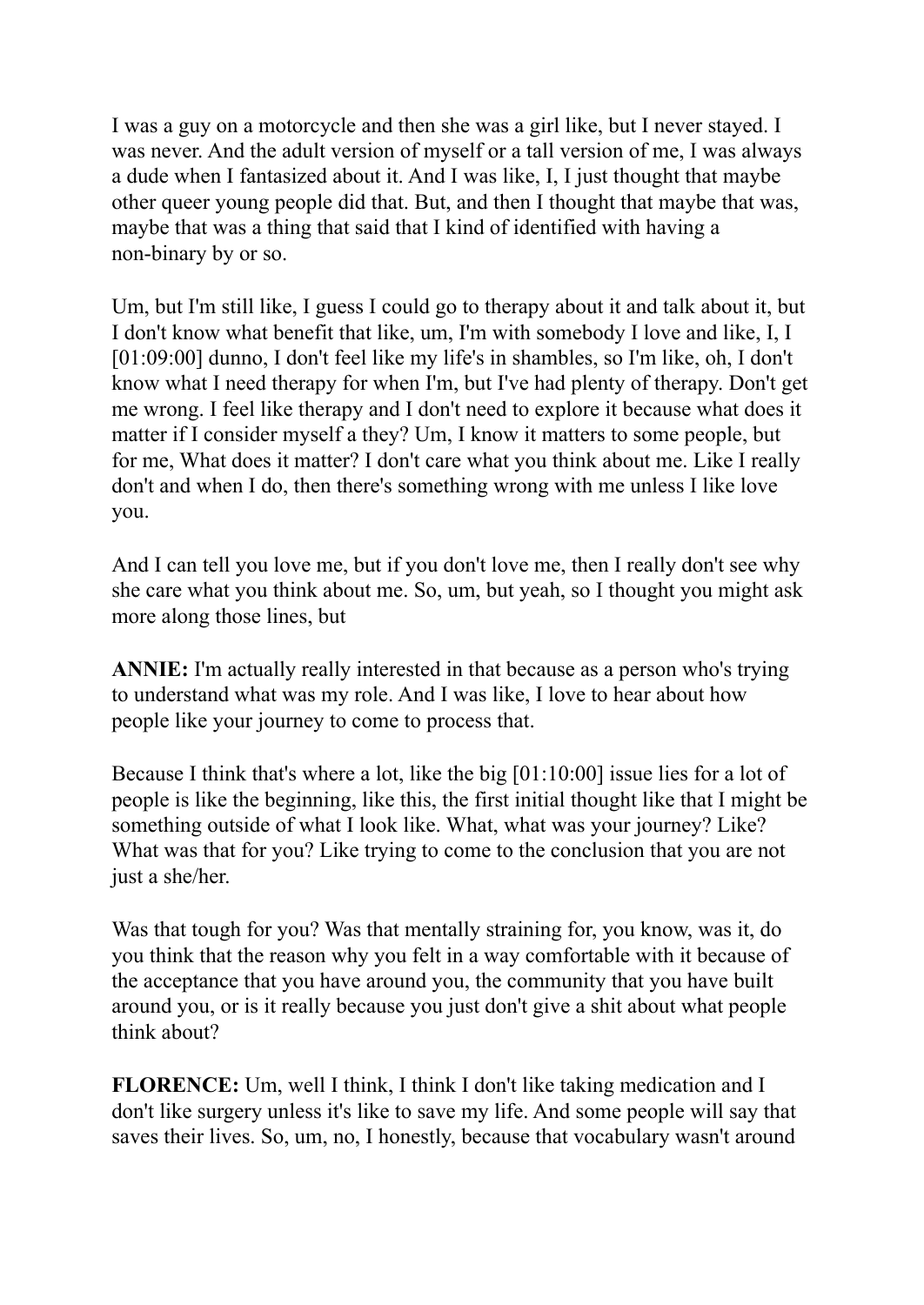as a kid and I was still able to, I don't [01:11:00] know, have sex and meet people that I didn't really think twice about it.

Um, but I can think about plenty of instances. Where I was asked if I was having top surgery. And I was like, why would anybody ask me that? Like, I was confused. I'm like, I don't know why anybody would ask me that. But if you took a picture of me, when I asked that, like, I like to wear this, there's this one jacket that I got in DC.

I think it was a Kanye west, but anyway, but it like flattened my boobs a lot. And so I, and I had really, I didn't have long hair at the time. And I, I used to call them in little pubic mounds.

## **ANNIE:** -Laughter-

**FLORENCE:** I like . And, but like, people really like that. And it's hard. It's hard to be non-binary I realized now, if you're not like slender, like, you know, you can't have like prominent boobs or anything.

So this like actually like pressed them down in, uh, and I never, I've never done binding, but I would say [01:12:00] that would be my form of binding. And I mean, yeah, I got questions about a top surgery all the time and I was just like, I don't. And I know now I look back, I'm like, well, I must have been presenting that much more male than female and didn't realize it because it just felt like I was just being me.

Like, this is just who I am. Um, and so I got those questions and then I had like, and gay men would always hit on me until I like opened my mouth and they were like, oh fuck. And like, and like,

## **ANNIE:** Oh my- Laughter

**FLORENCE:** so, um, that was funny. So I was definitely queer, but I was in a queer bar, you know, so of course. And, and, um, so I guess I just didn't, and I didn't have friends who processed it, like, so it didn't, I don't know.

And I was having fun. So it was, I have to have fun and I felt comfortable. So I didn't, [01:13:00] I didn't really seem like a journey. And now. Um, embracing the, they partly, because clearly people have seen that in me for when I never saw it. But so what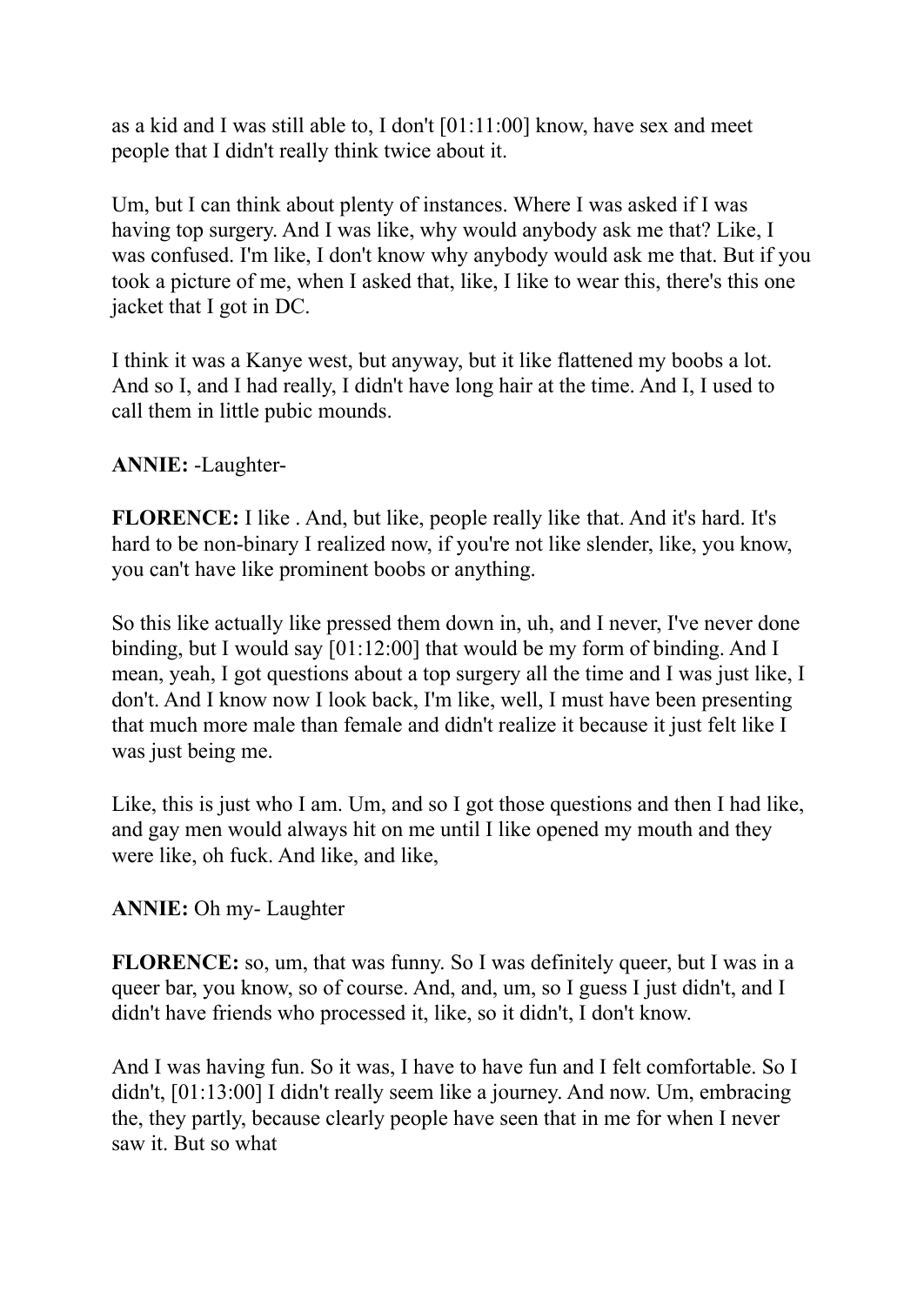**ANNIE:** people saw in you before you did

**ROUKIA:** , it's very interesting that you mentioned that if you had to fit it into the word, like, for example, when he said they, they expect you to be thin and skinny, so that's very much interesting.

**ANNIE:** Yeah. It's like this box that's been created, but you don't see that box. Like, I don't think you very much conform to that box.

**ROUKIA:** I think you do see that

**FLORENCE:** yeah. So a little, I mean, I feel like, um, like, uh, I only work out because I want to make sure I can still like wear the clothes that I have when I don't have to buy new clothes.

Cause I remember when I was, when I got married at like gained like 30 pounds,

**ANNIE:** happy weight?

**FLORENCE:** Yeah. Um [01:14:00] more like, I don't want you to leave me. So I'm going to get you fat. That's what happens. Um, cause my partner, I love her, but she's a little more insecure than I am. And I have to acknowledge that because there are certain things where I'd be like, I wouldn't be upset if you did that. But if I do that, then of course she's upset. So I'm like, okay, I want you happy at school. You know, I don't want to be disrespectful. Right. These are your boundaries. So yeah, no, I think, I think you should be, at least I feel like, so like today before I came over, I like ran three and a half miles before I came over here.

Cause like if I don't exercise, I just don't feel good. One and then I don't think I look as good. Um, I know I'm layered up and I'm not a thin person and I'm definitely thick, but I don't want to be thicker. Like there's only so much of me i want haning over my pants.

## **ROUKIA:** Right.

**FLORENCE:** I've done lap. That's what they call it. Um, so [01:15:00] no, I feel, and so I've been, I've been working on how I see body image and not projecting that onto people either because it's, I don't know.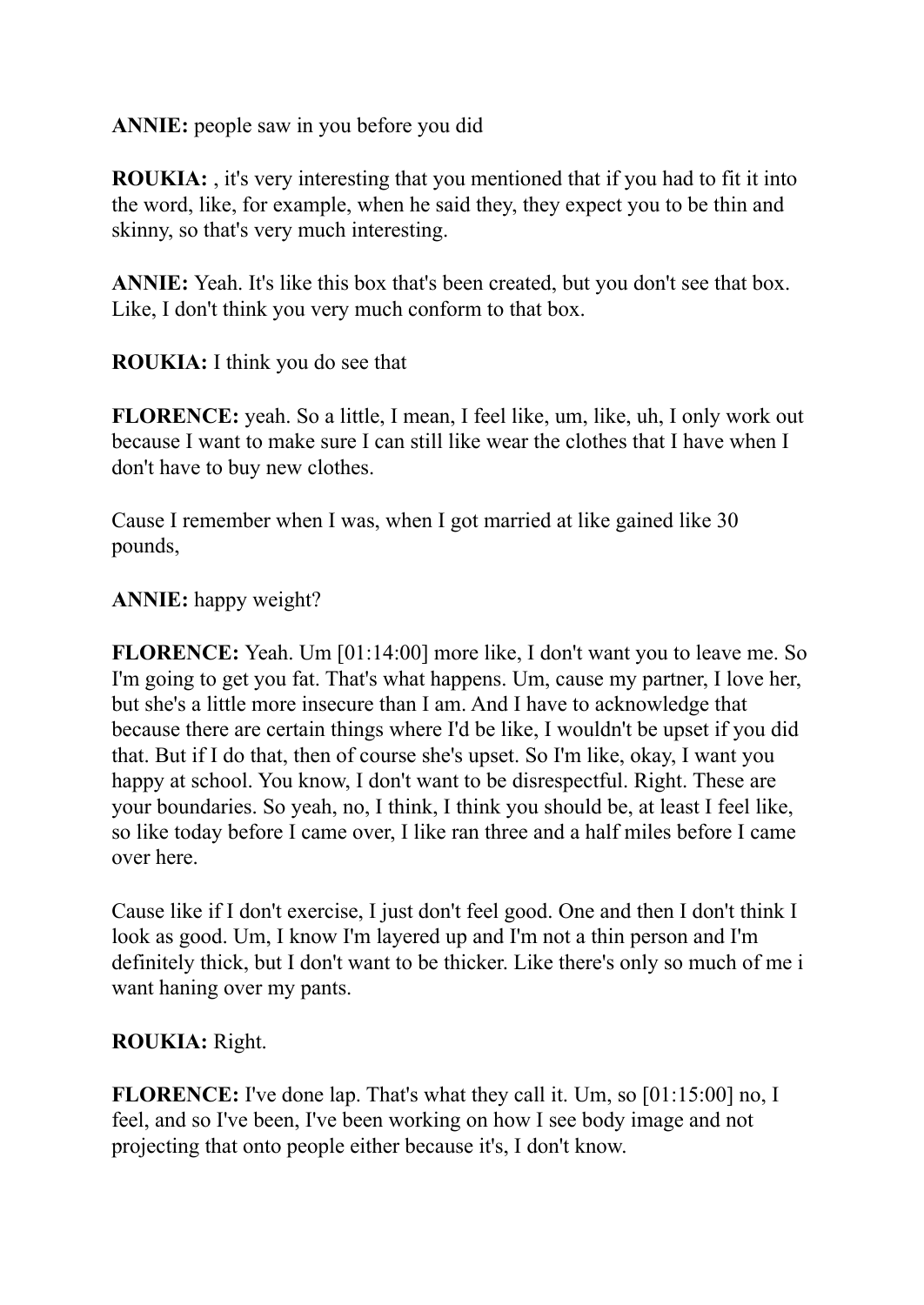Like, I feel like that's like one of the last frontiers, like it's still okay to have fat jokes as a comedian, but you better be careful. You have a gay joke now that has all like been nipped in the bud, but you can still do fat jokes. And so, and I don't want to be a person to make other people feel bad, but I definitely feel like when people are like non-binary or gender fluid, it's easier to be gender fluid when you are a more

# **ROUKIA:** cookie cutter.

**FLORENCE:** Yeah. Yeah. Cause you know, if you're bigger, you're going to have more boobs. You're going to have a pass and you're going to look more like a woman. You're not going to look non binary and you'll look more sloppy in your clothes. Not so, yeah, I mean, I don't judge people, but I do, I don't want [01:16:00] to be judged. And I also feel like being in a health profession, I should look like I might do something healthy occasionally seeling a product.

Yeah.

selling a product I feel like

**ANNIE:** your image is really important. Like what you are presenting to people, whether, I mean, it doesn't seem, sound like you care what they think, but rather it's important to who you are as a person. And I think that's where I see it. Not completely conforming to this like box that's been set by society because like, you're able to very much understand that.

Like, if you don't look good, like you're not going to feel good, you know, you're just going to be off, but you're not doing it so that other people look at you and see a certain person there. You're doing it because you want to present that certain image because you want to feel that, certain way.Right. And I think that's the difference that I that's very much clear that.

**FLORENCE:** Yes. And I noticed like, people don't hit on you at all when you're like the older you [01:17:00] get, unless people hit on you. And then when you're like really out of shape, like, yeah. Like I haven't gotten a free drink and

**ANNIE:** people are very cheap nowadays. Like, can people very cheap. They're not going to buy the nobody drink. Okay. They'll ask, they'll come and us, but they're not buying nobody's drink.